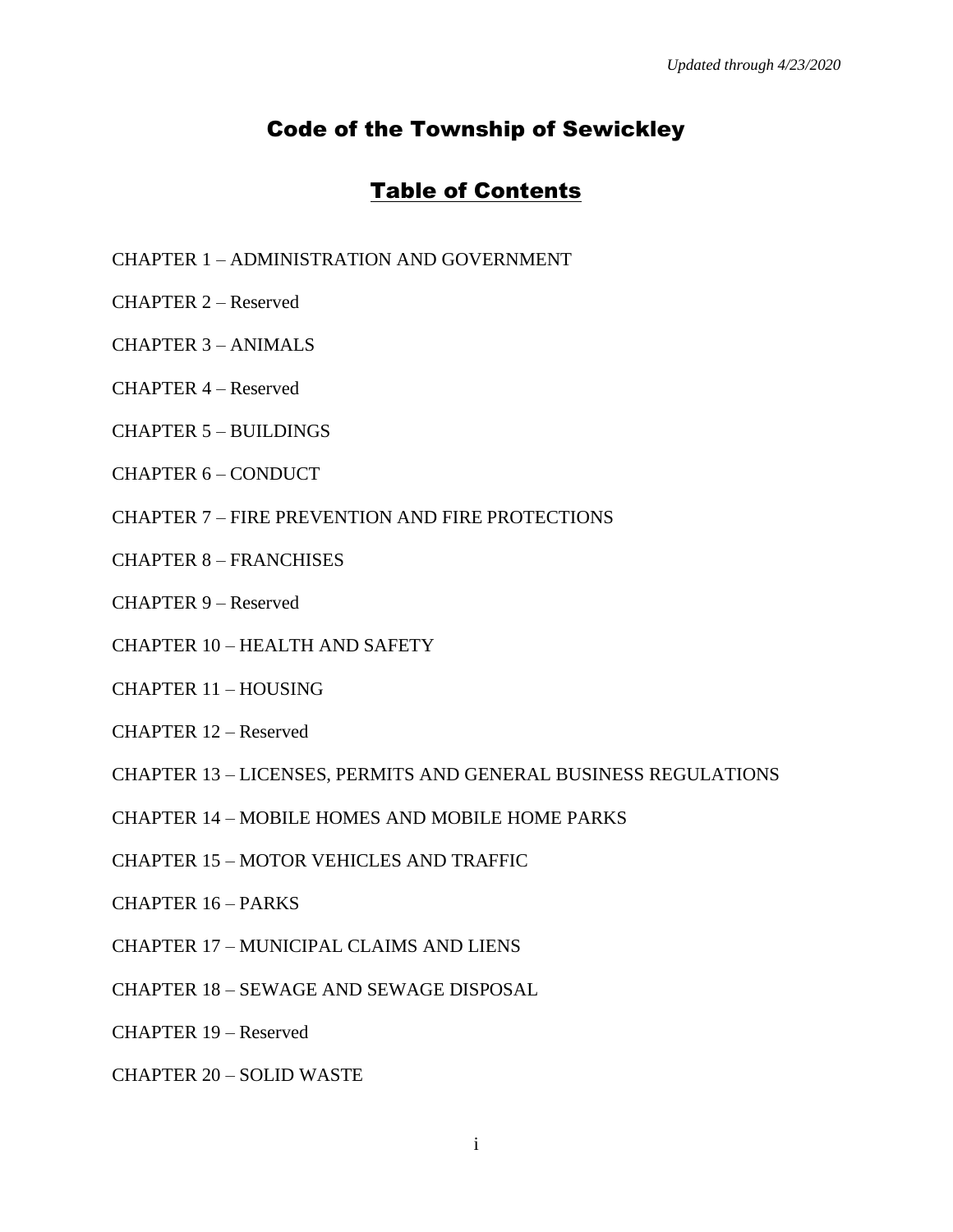### CHAPTER 21 – STREETS AND SIDEWALKS

CHAPTER 22 – SUBDIVISION AND LAND DEVELOPMENT

CHAPTER 23 – STORMWATER MANAGEMENT

CHAPTER 24 – TAXATION, SPECIAL

CHAPTER 25 – Reserved

CHAPTER 26 – WATER SERVICE, MUNICIPAL

CHAPTER 27 – Reserved

CHAPTER 28 – ZONING

### Chapter **Page**

| 1. |                           | <b>ADMINISTRATION AND GOVERNMENT </b>               | 101 |
|----|---------------------------|-----------------------------------------------------|-----|
|    |                           | Part 1 – Elected and Appointed Officials            |     |
|    |                           | §101. Duties of Elected Tax Collector               | 103 |
|    |                           |                                                     | 103 |
|    |                           | §103. Compensation of Tax Collector                 | 103 |
|    |                           |                                                     | 104 |
|    |                           | Part 2 – Boards and Commissions                     |     |
|    |                           | $A$ – Planning Commission                           |     |
|    |                           | §201. Planning Commission Established               | 104 |
|    |                           |                                                     | 104 |
|    |                           |                                                     | 104 |
|    |                           |                                                     | 104 |
|    | Part 3 – Firemen's Relief |                                                     |     |
|    |                           | §301. Firemen's Relief Association Recognized       | 104 |
|    |                           | §302. Associations Designated to Receive Funds from |     |
|    |                           | the Treasurer of the Commonwealth                   | 105 |
|    |                           |                                                     | 105 |
|    |                           | Part 4 – Pensions, Retirement and Social Security   |     |
|    | A -Social Security        |                                                     |     |
|    |                           | §401. Social Security Coverage Authorized           | 105 |
|    |                           | §402. Payroll Deduction System Authorized           | 105 |
|    |                           | §403. Appropriation into Contribution Fund;         |     |
|    |                           | Agreement with State Agency; Date                   |     |
|    |                           |                                                     | 105 |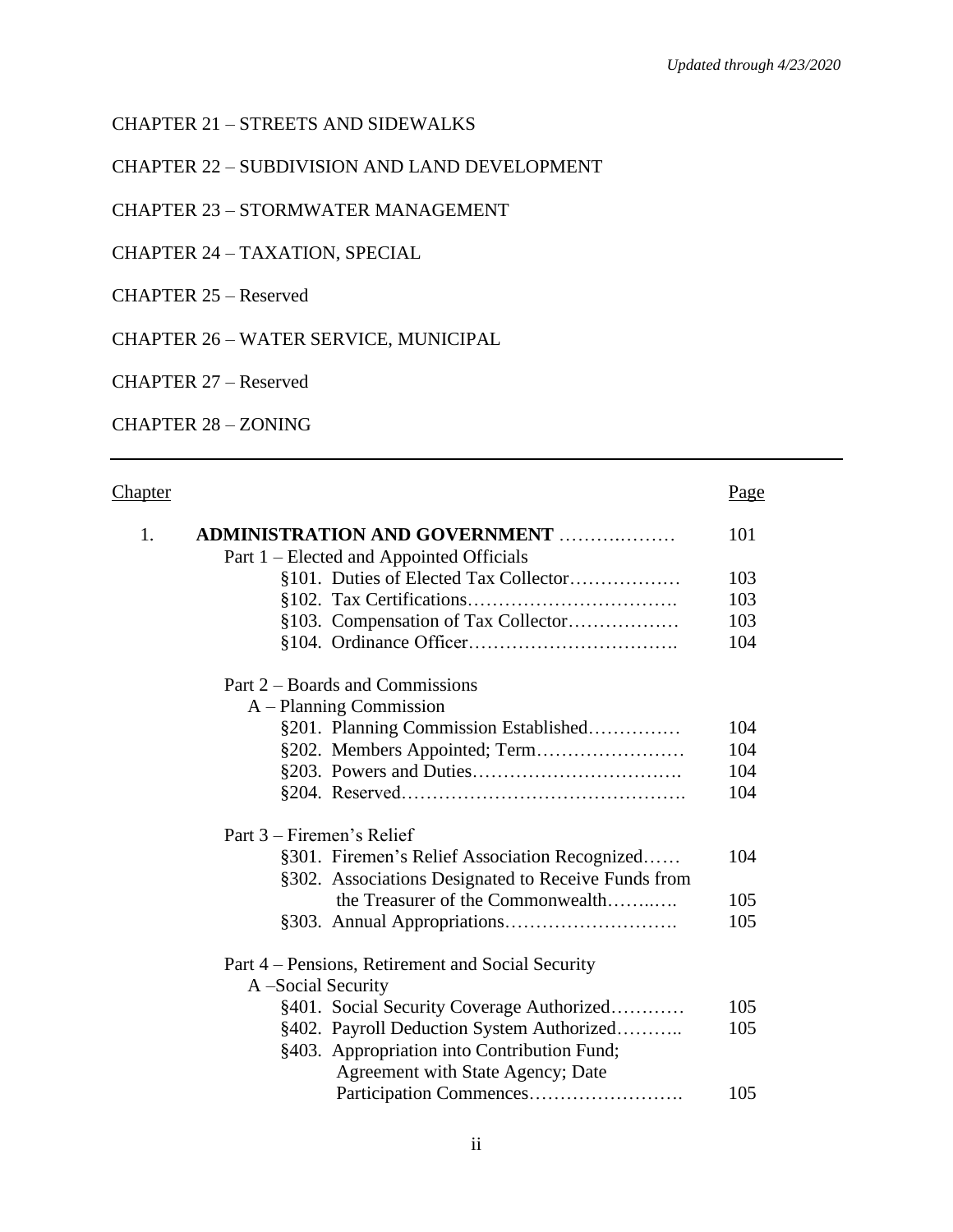| <b>Chapter</b>  |                         |                                                  | <u>Page</u> |
|-----------------|-------------------------|--------------------------------------------------|-------------|
| $1 -$ Continued |                         | B – Municipal Employees Retirement System        |             |
|                 |                         | §421. Township Elects to Join Municipal          |             |
|                 |                         | Employees Retirement System                      | 106         |
|                 |                         |                                                  | 106         |
|                 |                         |                                                  | 106         |
|                 |                         |                                                  | 106         |
|                 |                         |                                                  | 106         |
|                 |                         |                                                  | 107         |
|                 |                         |                                                  | 107         |
|                 | Part $5 -$ Codification |                                                  |             |
|                 |                         |                                                  | 107         |
|                 |                         |                                                  | 107         |
|                 |                         | §503. Repeal of Ordinances Not Contained in Code | 107         |
|                 |                         | §504. Ordinances Saved From Repeal; Matters Not  |             |
|                 |                         |                                                  | 107         |
|                 |                         | §505. Inclusion of New Legislation Prior to      |             |
|                 |                         |                                                  | 108         |
|                 |                         | §506. Changes in Previously Adopted Ordinances   | 108         |
|                 |                         |                                                  | 109         |
|                 |                         |                                                  | 109         |
|                 |                         | §509. Code Book to be Kept Up-To-Date            | 109         |
|                 |                         | §510. Sale of Code Book; Supplements Provided    | 109         |
|                 |                         |                                                  | 109         |
|                 |                         | §512. Severability of Code Provisions            | 109         |
|                 |                         | §513. Severability of Ordinance Provisions       | 110         |
|                 |                         | §514. Altering or Tampering with Code;           |             |
|                 |                         |                                                  | 110         |
|                 | Part $6$ – Enforcement  |                                                  |             |
|                 |                         | §601. Code Enforcement                           | 110         |
| 2.              | (Reserved).             |                                                  |             |
| 3.              |                         |                                                  | 301         |
|                 |                         | Part 1 – Control of Animals                      |             |
|                 |                         |                                                  | 301         |
|                 |                         | §102. Unlawful to Permit Any Animal or Fowl to   |             |
|                 |                         | Run at Large; Effect on Dog Law of 1965          | 301         |
|                 |                         |                                                  | 301         |
|                 |                         |                                                  | 301         |
|                 |                         |                                                  | 302         |
|                 |                         |                                                  |             |

<sup>4.</sup> (Reserved).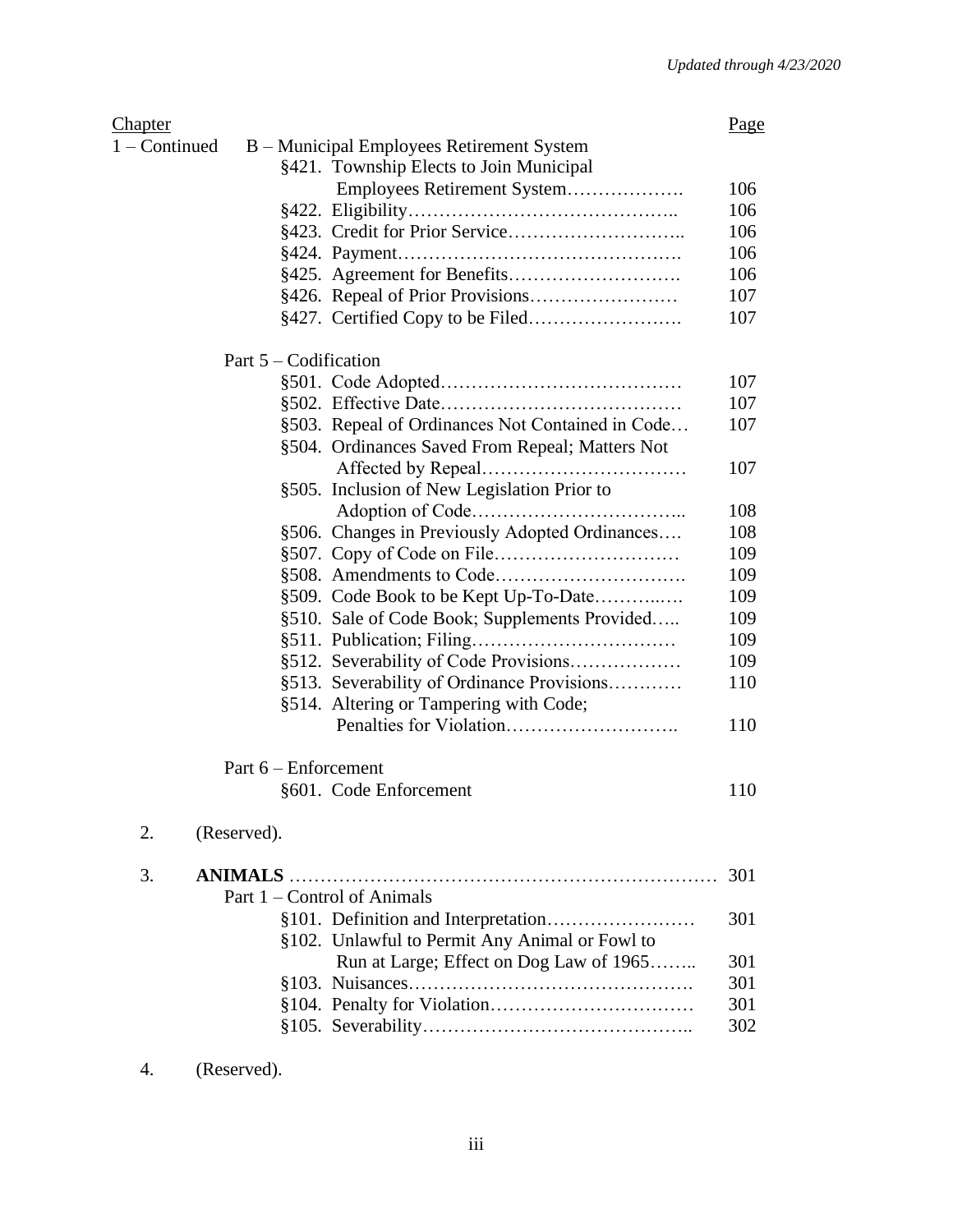# Chapter Page

| 5. |                                                       | 501 |
|----|-------------------------------------------------------|-----|
|    | Part 1 – Construction, Repair, or Moving of Buildings |     |
|    | §101. Building Inspector, Office Established          | 503 |
|    |                                                       | 503 |
|    | §103. Required Information for Permit                 | 504 |
|    |                                                       | 504 |
|    |                                                       | 504 |
|    |                                                       | 504 |
|    | §107. Township Responsibility Limited                 | 505 |
|    |                                                       | 505 |
|    |                                                       | 505 |
|    |                                                       | 505 |
|    |                                                       | 505 |
|    | Part 2 - Building Permits and Floodplain Management   |     |
|    | Article I - Statutory Authorization                   |     |
|    |                                                       | 506 |
|    |                                                       |     |
|    | Article II – General Provisions                       |     |
|    |                                                       | 506 |
|    |                                                       | 506 |
|    | §204. Abrogation and Greater Restriction              | 506 |
|    |                                                       | 506 |
|    | §206. Warning and Disclaimer of Liability             | 507 |
|    | Article III - Administration                          |     |
|    | §207. Designation of Floodplain Administrator         | 507 |
|    |                                                       | 507 |
|    | §209. Duties and Responsibilities of the Floodplain   |     |
|    |                                                       | 507 |
|    | §210. Application Procedures and Requirements         | 508 |
|    | §211. Review by County Conservation District          | 510 |
|    | §212. Review of Application by Others                 | 510 |
|    |                                                       | 510 |
|    |                                                       | 510 |
|    |                                                       | 510 |
|    |                                                       | 511 |
|    |                                                       | 511 |
|    | Article IV – Identification of Floodplain Areas       |     |
|    |                                                       | 512 |
|    | §219. Description and Special Requirements of         |     |
|    | Identified Floodplain Areas                           | 512 |
|    | §220. Changes in Identification of Area               | 513 |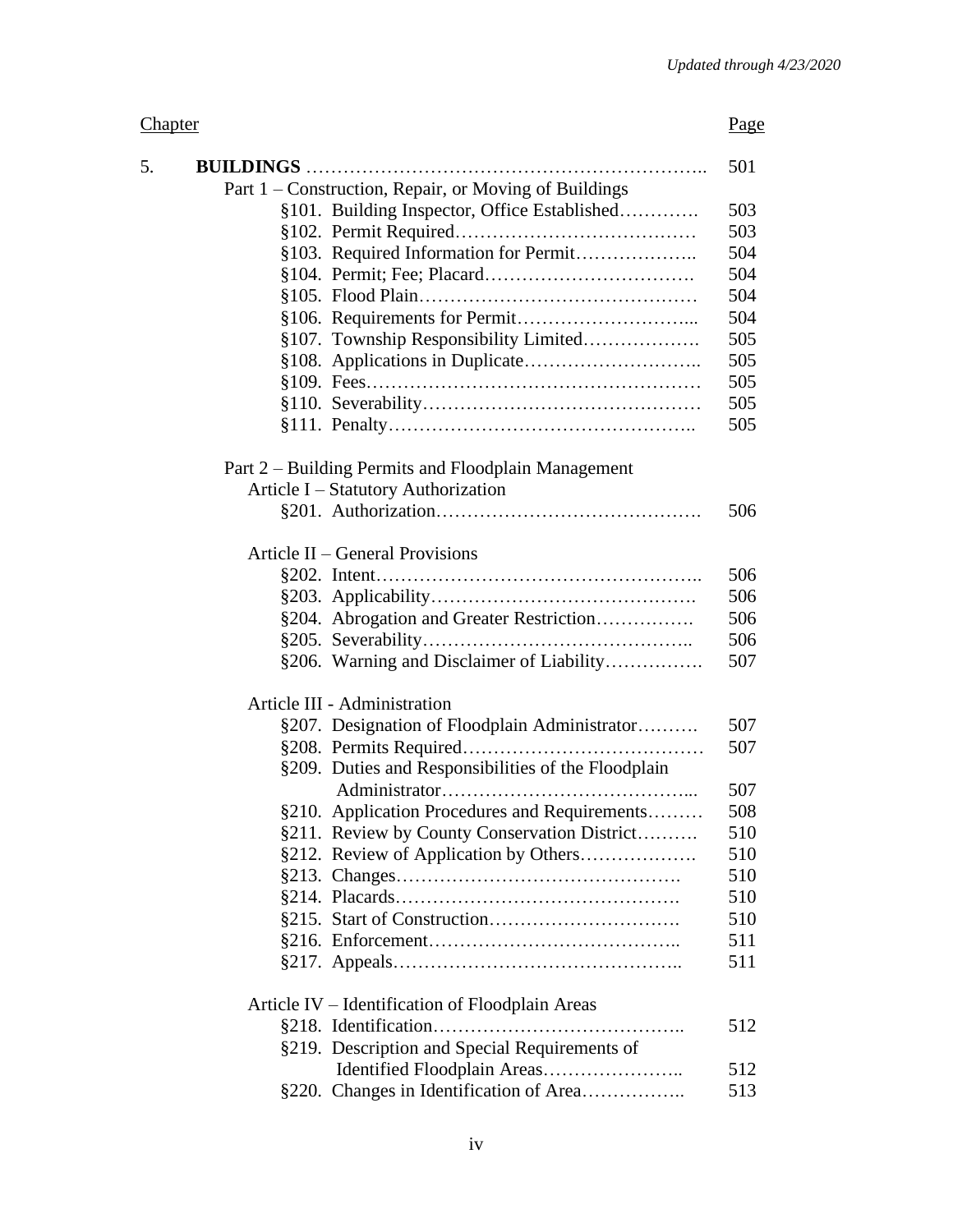| Chapter       |                                                                  | Page |
|---------------|------------------------------------------------------------------|------|
| 5 – Continued |                                                                  | 513  |
|               | Article V – Technical Provisions                                 |      |
|               |                                                                  | 514  |
|               | §223. Elevation and Floodproofing Requirements                   | 514  |
|               | §224. Design and Construction Standards                          | 516  |
|               | §225. Development Which May Endanger Human Life.                 | 518  |
|               | §226. Special Requirements for Subdivisions                      | 519  |
|               | §227. Special Requirements for Manufactured Homes                | 519  |
|               | §228. Special Requirements for Recreational Vehicles             | 520  |
|               | Article VI – Activities Requiring Special Permits                |      |
|               |                                                                  | 520  |
|               | §230. Application Requirements for Special Permits               | 520  |
|               |                                                                  | 522  |
|               |                                                                  | 523  |
|               | Article VII – Existing Structures in Identified Floodplain Areas |      |
|               |                                                                  | 523  |
|               |                                                                  | 524  |
|               | Article VIII - Variances                                         |      |
|               |                                                                  | 524  |
|               | §236. Variance Procedures and Conditions                         | 524  |
|               | Article $IX -$ Definitions                                       |      |
|               |                                                                  | 525  |
|               |                                                                  | 525  |
|               | Article $X$ – Enactment                                          |      |
|               |                                                                  | 530  |
|               | Part 3 – Dangerous Structures                                    |      |
|               |                                                                  | 530  |
|               | §302. Inspection and Determination of Nuisances                  | 531  |
|               | §303. Enforcement, Service of Notices and Orders;                |      |
|               |                                                                  | 531  |
|               | §304. Designation of Unfit Dwellings and Legal                   |      |
|               |                                                                  | 532  |
|               |                                                                  | 532  |
|               | §306. Conflict of Ordinances; Effect of Partial Validity.        | 533  |
|               |                                                                  | 533  |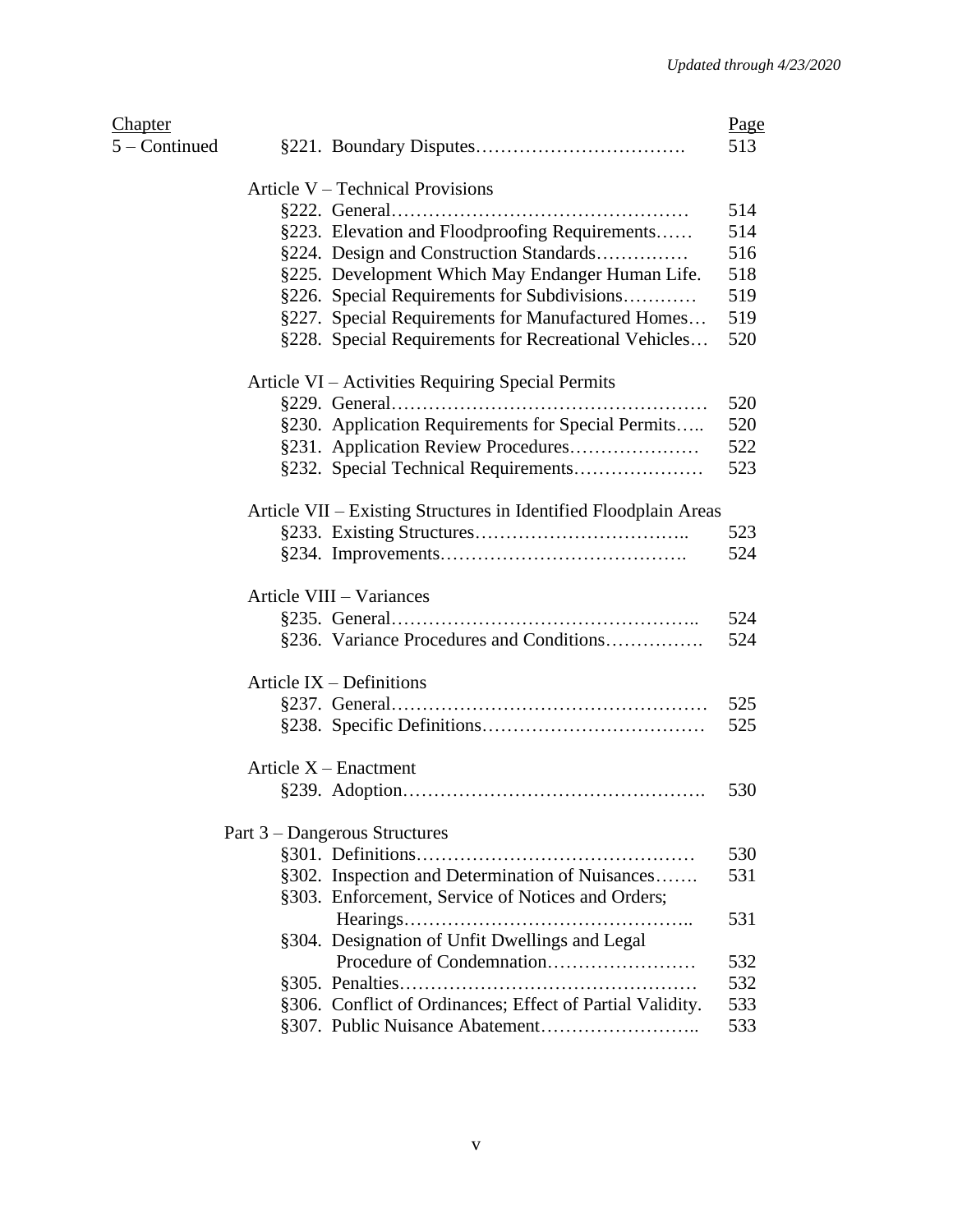| <u>Chapter</u> |                                                             | Page |
|----------------|-------------------------------------------------------------|------|
| 5 - Continued  |                                                             |      |
|                | Part 4 – Uniform Construction Code                          |      |
|                | Article I – Adoption of Code                                |      |
|                |                                                             | 533  |
|                | Article II – Administration and Enforcement                 |      |
|                |                                                             | 536  |
|                |                                                             | 536  |
|                |                                                             | 537  |
|                |                                                             | 537  |
|                |                                                             | 538  |
|                | Part 5 – Neighborhood Blight Reclamation and Revitalization |      |
|                |                                                             | 537  |
|                |                                                             | 537  |
|                |                                                             | 538  |
|                | §504. Actions Against Owner of Property with                |      |
|                |                                                             | 540  |
|                |                                                             | 540  |
|                |                                                             | 544  |
|                |                                                             | 545  |
|                |                                                             | 545  |
|                |                                                             | 545  |
|                | Appendix 1. Permit Applicant Disclosure Form                | 545  |
| 6.             |                                                             | 601  |
|                | Part $1 -$ Curfew                                           |      |
|                | §101. Curfew Established for Children Under Age 18          | 602  |
|                |                                                             | 602  |
|                |                                                             | 603  |
|                |                                                             |      |
|                | Part 2 – Disorderly Conduct                                 |      |
|                |                                                             | 603  |
|                |                                                             | 603  |
|                | Part 3 – Firearms and Other Weapons                         |      |
|                | §301. Discharge of Firearms Prohibited                      | 603  |
|                |                                                             | 603  |
|                |                                                             | 604  |
|                |                                                             | 604  |
|                | Part 4 – Protection of Public Property                      |      |
|                |                                                             | 604  |
|                | §402. Tampering with Public Property or Property on         |      |
|                | Streets, Alleys, or Public Ground Prohibited                | 604  |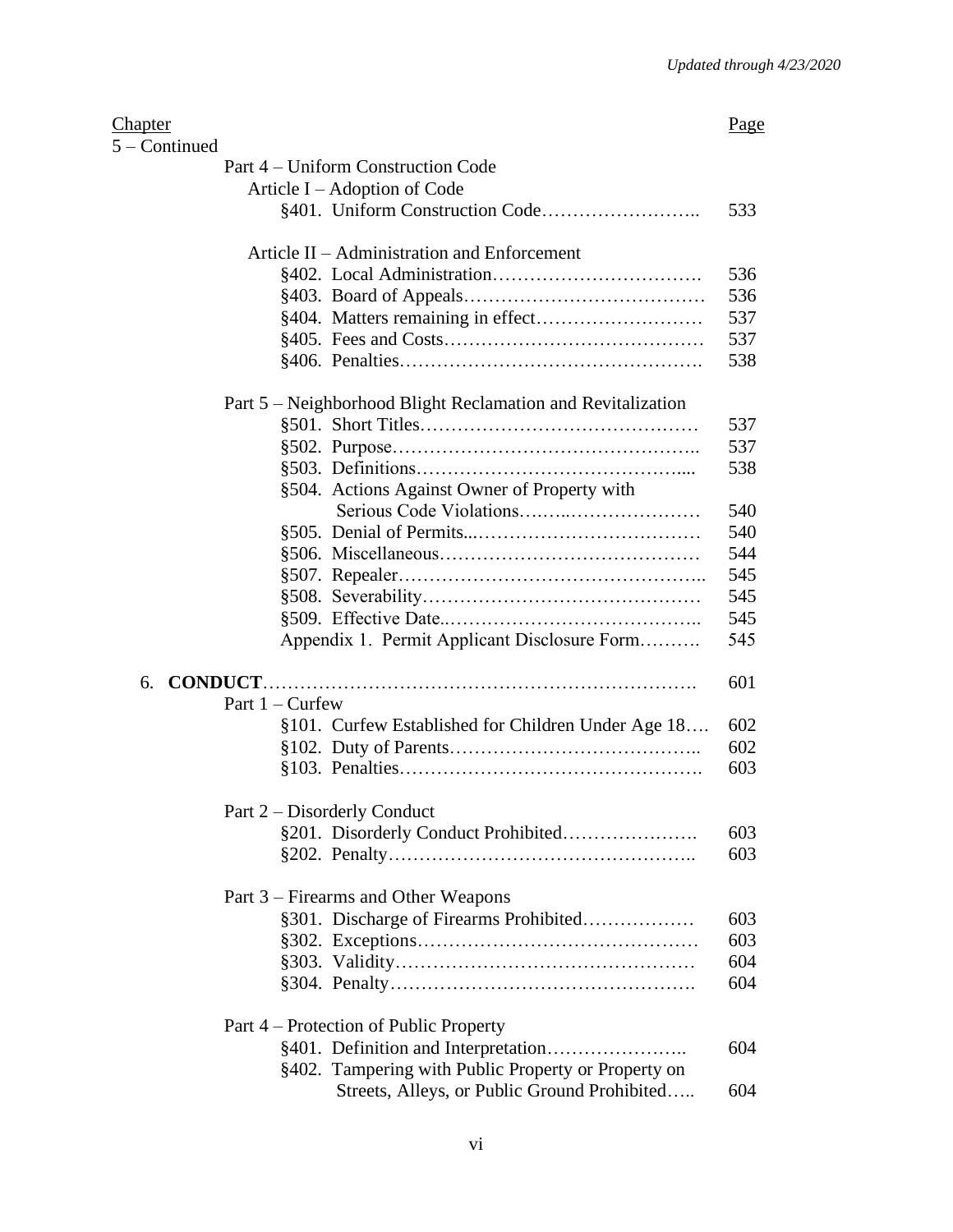| <u>Chapter</u> |                                                         | Page |
|----------------|---------------------------------------------------------|------|
| 6 – Continued  | §403. Tampering with Stakes, Posts, and                 |      |
|                |                                                         | 604  |
|                | §404. Tampering with Warning Lamps, Signs, or           |      |
|                |                                                         | 605  |
|                | §405. Removal of Material from Streets, Alleys, or      |      |
|                |                                                         | 605  |
|                |                                                         | 605  |
|                |                                                         | 605  |
|                |                                                         | 605  |
|                | Part $5$ – Pornography                                  |      |
|                |                                                         | 605  |
|                | §502. Lewd Films and Live Theater Productions and       |      |
|                | Theater Exhibiting the Same Declared a Public           |      |
|                | Nuisance; Abatement Thereof                             | 607  |
|                | §503. Place of Business in Which Lewd Publications      |      |
|                | Constitute a Part of the Stock in Trade, Lewd           |      |
|                | Publications Possessed Therein, and Valuable            |      |
|                | Consideration Received for Sales Thereof,               |      |
|                | Declared a Public Nuisance; Abatement Thereof 608       |      |
|                | §504. Massage Parlors of Model Studios Used for         |      |
|                | Purposes of Lewdness, Assignations, of Prostitution,    |      |
|                | or Upon Which Such Acts Occur, Declared a               |      |
|                | Public Nuisance; Abatement Thereof                      | 608  |
|                | §505. Knowledge of Nuisance Presumed From Notice        |      |
|                | of Order of Abatement; Responsibility of Parties        |      |
|                | Therefor; Abatement of Such Nuisances                   | 608  |
|                | §506. Action to be Taken by the Sewickley Community     |      |
|                |                                                         | 609  |
|                | §507. Action to be Taken by the Board of Supervisors of |      |
|                |                                                         | 609  |
|                | §508. Forfeiture to the General Fund of the Township.   |      |
|                | Cost of Abatement; Manner of Collection                 | 611  |
|                | §509. Action to be Taken by the Township Solicitor      | 611  |
|                |                                                         | 611  |
|                |                                                         | 612  |
| 7.             | <b>FIRE PREVENTION AND FIRE PROTECTION </b>             | 701  |
|                | Part $1$ – Outdoor Burning                              |      |
|                | §101. Burning of Certain Materials Prohibited           | 702  |
|                |                                                         | 702  |
|                |                                                         | 702  |
|                |                                                         | 702  |
|                | §105. Outdoor Burning on Private Property               | 702  |
|                |                                                         | 702  |
|                |                                                         |      |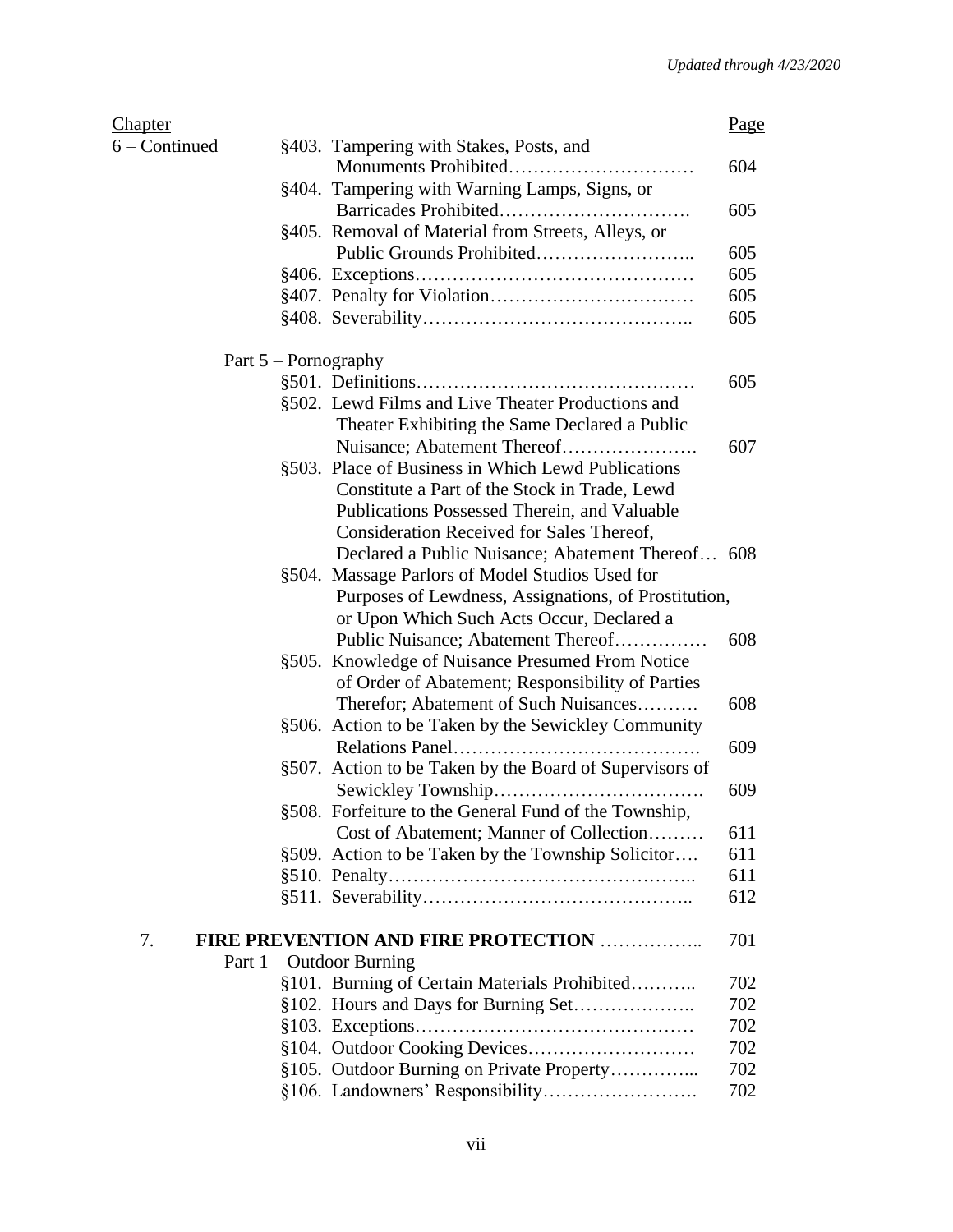| <u>Chapter</u> |                                                              |
|----------------|--------------------------------------------------------------|
| 7 - Continued  |                                                              |
|                |                                                              |
|                |                                                              |
|                | Part 2 – Smoke and Carbon Monoxide Detectors                 |
|                | §110. Smoke Detectors – Residential Occupancy                |
|                | §111. Smoke Detectors - Non-Residential                      |
|                |                                                              |
|                |                                                              |
|                |                                                              |
|                |                                                              |
|                | §116. Alternative Fire Detection and/or                      |
|                |                                                              |
|                | §117. Effect on Other Provision of the Code                  |
|                |                                                              |
|                | Part 3 – Fire Insurance Escrow Requirements                  |
|                |                                                              |
|                |                                                              |
|                |                                                              |
|                | §122. Additional Procedures and Regulations                  |
|                |                                                              |
|                |                                                              |
|                |                                                              |
| 8.             |                                                              |
|                | Part $1 -$ Cable Television                                  |
|                |                                                              |
|                | §102. Compliance with Applicable Laws and                    |
|                |                                                              |
|                | §103. Terms; Cancellation or Revocation                      |
|                | §104. Liabilities and Applicable Law                         |
|                |                                                              |
| 9.             | (Reserved).                                                  |
| 10.            |                                                              |
|                | Part 1 – Prohibiting Nuisances on Private or Public Property |
|                |                                                              |
|                |                                                              |
|                | §103. Enforcement, Service of Notices and Hearings           |
|                |                                                              |
|                | §105. Conflict of Ordinances; Effect of Partial Validity.    |
|                |                                                              |
|                |                                                              |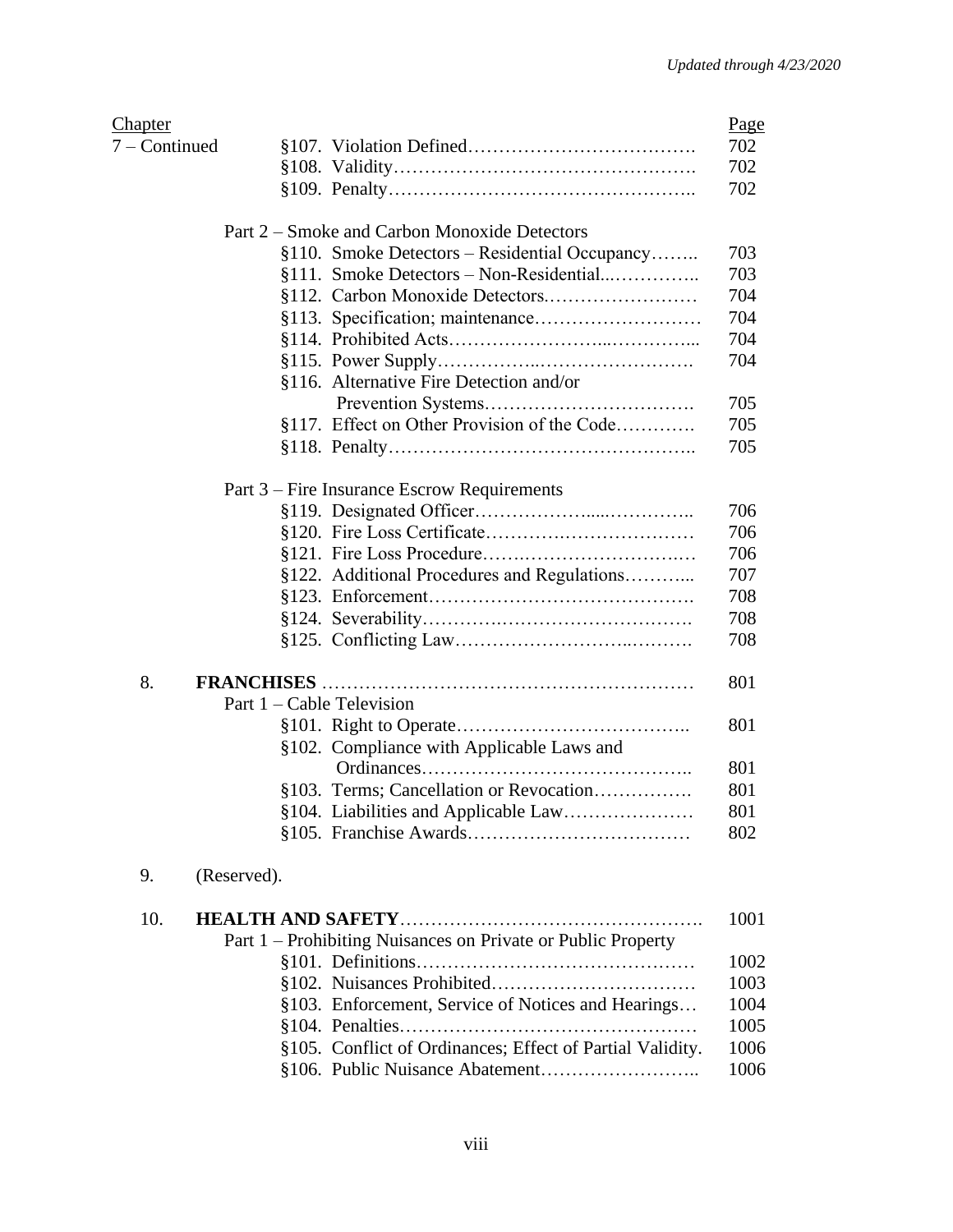| Chapter          |                    |                                                       | Page |
|------------------|--------------------|-------------------------------------------------------|------|
| $10$ – Continued |                    |                                                       |      |
|                  |                    | Part $2$ – Regulation of the Growth of Noxious        |      |
|                  |                    |                                                       | 1006 |
|                  |                    | §201. High Grass and Weeds Prohibited                 | 1006 |
|                  |                    |                                                       | 1007 |
|                  |                    |                                                       | 1007 |
|                  |                    |                                                       | 1008 |
|                  |                    |                                                       | 1008 |
|                  |                    |                                                       | 1008 |
|                  |                    |                                                       | 1008 |
|                  |                    |                                                       | 1008 |
|                  |                    | Part 3 – Property Maintenance                         |      |
|                  |                    | §301. Adoption of International Property              |      |
|                  |                    |                                                       | 1009 |
|                  |                    | §302. Additions, Deletions and Changes to             |      |
|                  |                    | International Property Maintenance Code               | 1009 |
| 11.              |                    |                                                       | 1101 |
|                  |                    |                                                       | 1101 |
|                  |                    |                                                       | 1101 |
|                  |                    |                                                       | 1101 |
|                  |                    |                                                       | 1101 |
| 12.              | (Reserved).        |                                                       |      |
| 13.              |                    | LICENSES, PERMITS AND GENERAL BUSINESS                |      |
|                  |                    |                                                       | 1301 |
|                  | Part 1 - Junkyards |                                                       |      |
|                  |                    |                                                       | 1302 |
|                  |                    |                                                       | 1303 |
|                  |                    | §103. Posting of Junk Yard Licenses; Operating Hours. | 1304 |
|                  |                    | §104. Manner of Storage of Junk in Junk Yards;        |      |
|                  |                    | Operating and Maintenance Procedures                  | 1305 |
|                  |                    | §105. Time Limit for Allowing Certain Materials to    |      |
|                  |                    |                                                       | 1306 |
|                  |                    |                                                       | 1306 |
|                  |                    | §107. Right of Entry for Inspection; Additional       |      |
|                  |                    |                                                       | 1306 |
|                  |                    |                                                       | 1306 |
|                  |                    |                                                       | 1306 |
|                  |                    |                                                       | 1307 |
|                  |                    |                                                       | 1307 |
|                  |                    |                                                       | 1307 |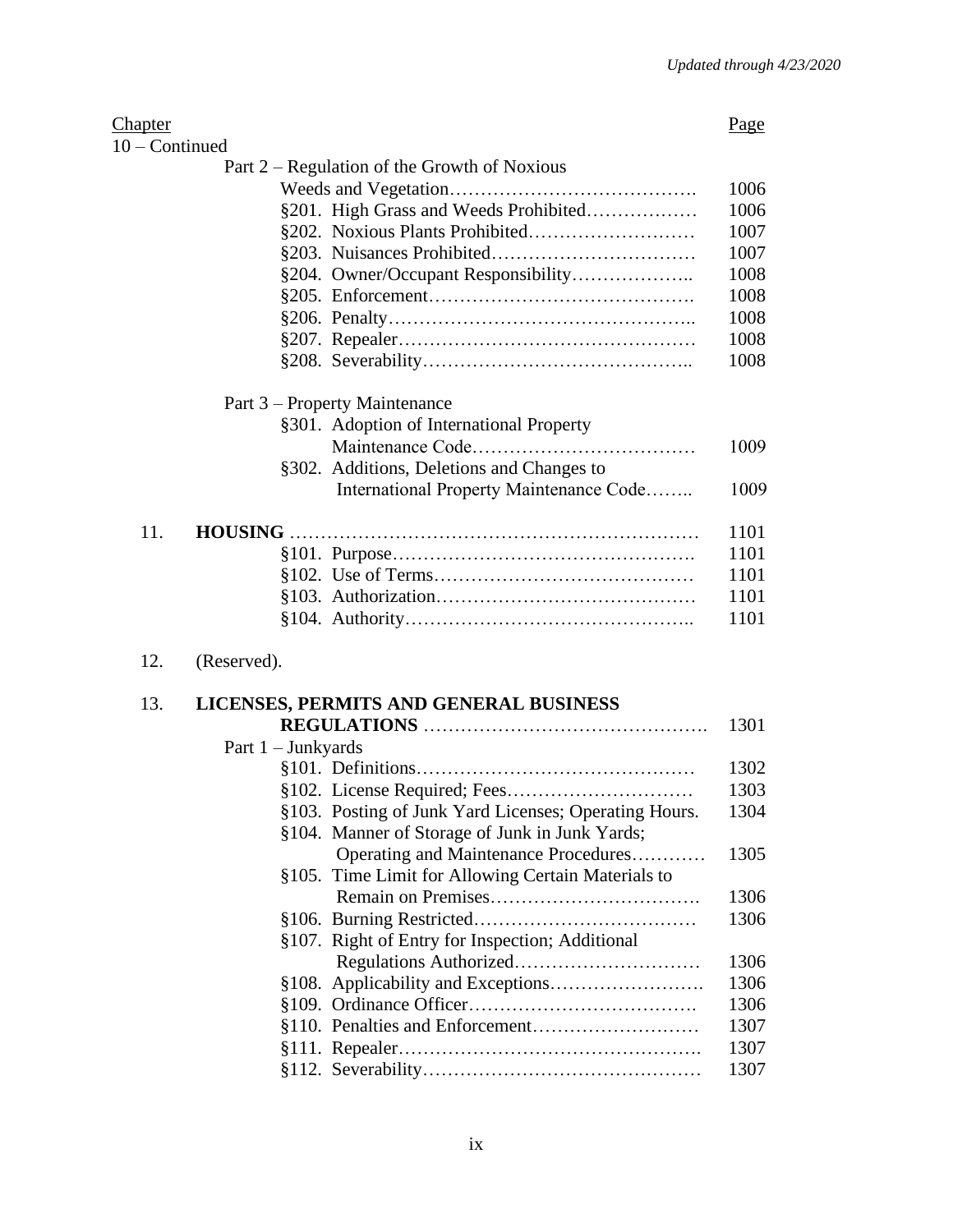### Chapter **Page**

| Continued |  |
|-----------|--|
|-----------|--|

| Part $2$ – Solicitation |                                                      |      |
|-------------------------|------------------------------------------------------|------|
|                         |                                                      | 1308 |
|                         |                                                      | 1310 |
|                         |                                                      | 1310 |
|                         |                                                      | 1311 |
|                         |                                                      | 1311 |
|                         | §206. Permits for Charitable Literature Distribution | 1311 |
|                         |                                                      | 1311 |
|                         |                                                      | 1311 |
|                         | §209. Time, Location, Manner and Number of           |      |
|                         |                                                      | 1312 |
|                         |                                                      | 1312 |
|                         |                                                      | 1312 |
|                         |                                                      | 1312 |
|                         |                                                      | 1312 |
|                         |                                                      |      |
|                         | Part 3 – Regulation of Transient Businesses          |      |
|                         |                                                      | 1313 |
|                         | §302. License Required; Conditions of Issuance; Fee  | 1313 |
|                         |                                                      | 1313 |
|                         |                                                      | 1314 |
|                         | §305. Issuance of License; Custody, Display and      |      |
|                         |                                                      | 1315 |
|                         |                                                      | 1315 |
|                         |                                                      | 1315 |
|                         | §308. Denial, Suspension and Revocation of License;  |      |
|                         |                                                      | 1315 |
|                         |                                                      | 1316 |
|                         |                                                      | 1316 |
|                         |                                                      | 1316 |
|                         |                                                      | 1316 |
|                         |                                                      |      |
| 14.                     | <b>MOBILE HOMES AND MOBILE HOME PARKS </b>           | 1401 |
|                         |                                                      | 1401 |
|                         |                                                      | 1403 |
|                         |                                                      | 1403 |
|                         |                                                      | 1403 |
|                         |                                                      | 1403 |
|                         |                                                      | 1404 |
|                         | §107. Size and Specifications of Parks               | 1404 |
|                         |                                                      | 1404 |
|                         |                                                      | 1404 |
|                         |                                                      | 1404 |
|                         | §111. Streets and Driveways Within Area              | 1404 |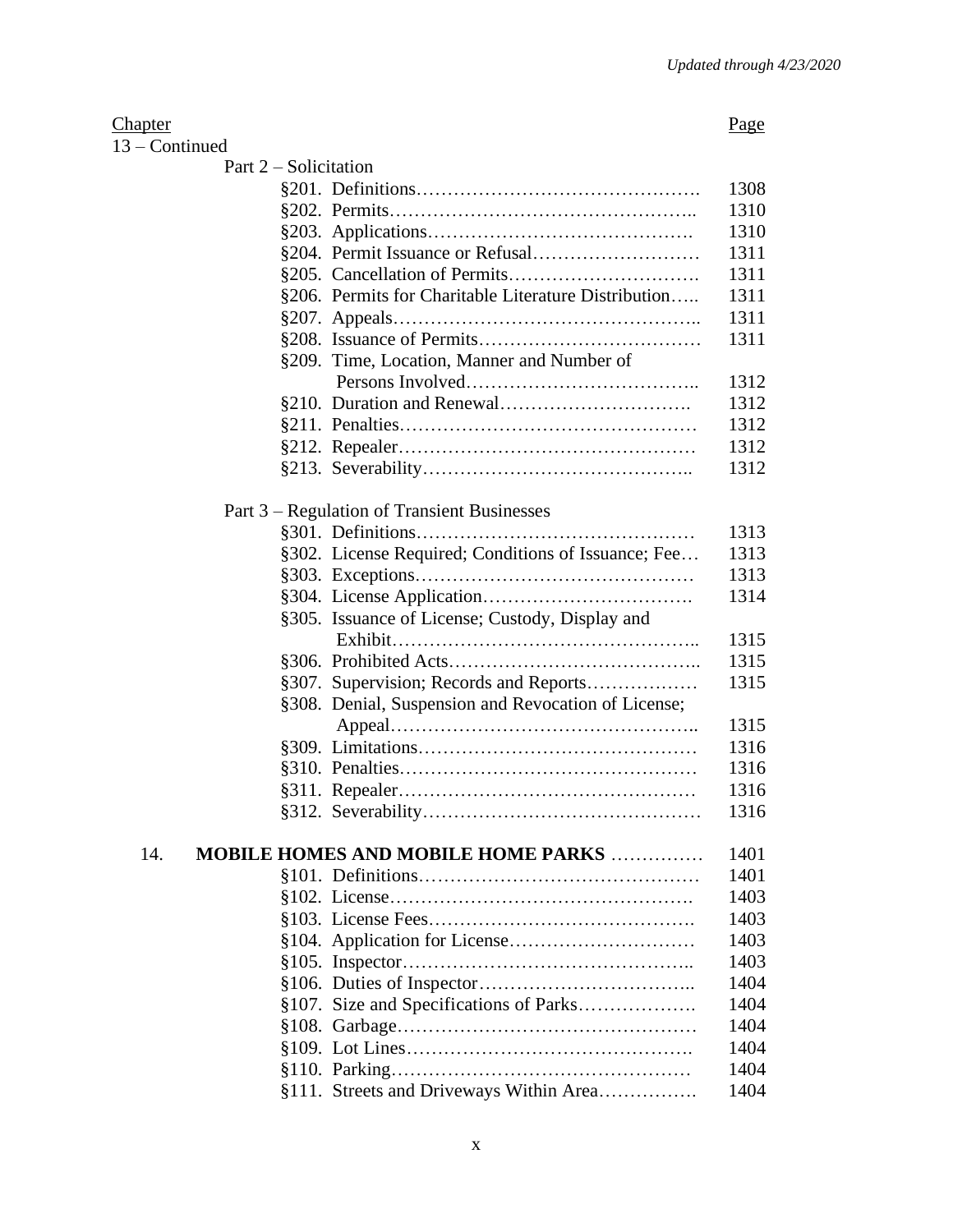| <b>Chapter</b> |                                                  | Page |
|----------------|--------------------------------------------------|------|
| 14 - Continued |                                                  | 1404 |
|                |                                                  | 1405 |
|                |                                                  | 1405 |
|                |                                                  | 1405 |
|                | §116. Maintenance of Facilities, Damage          | 1406 |
|                |                                                  | 1406 |
|                |                                                  | 1406 |
|                |                                                  | 1406 |
|                |                                                  | 1407 |
|                | §121. Electrical Distribution System             | 1407 |
|                | §122. Service Building and Other Park Service    |      |
|                |                                                  | 1407 |
|                |                                                  | 1408 |
|                |                                                  | 1408 |
|                |                                                  | 1408 |
|                |                                                  |      |
|                | §126. Miscellaneous Responsibilities of the      |      |
|                |                                                  | 1410 |
|                |                                                  | 1410 |
|                |                                                  | 1411 |
|                |                                                  | 1411 |
| 15.            | <b>MOTOR VEHICLES AND TRAFFIC </b>               | 1501 |
|                | Part $1 - \text{Traffic}$ Regulations            |      |
|                |                                                  | 1501 |
|                | §102. Weight Limits Established; Permit Required |      |
|                |                                                  | 1505 |
|                |                                                  |      |
|                | Part $2$ – Parking Regulations                   |      |
|                | §201. Parking Prohibited at All Times in Certain |      |
|                |                                                  | 1512 |
|                |                                                  | 1512 |
|                | §203. Parking Time Limited in Certain Locations  |      |
|                | And Certain Days and Hours                       | 1513 |
|                |                                                  | 1513 |
|                | §205. No Parking During Snowstorms               | 1513 |
|                |                                                  | 1514 |
| 16.            |                                                  | 1601 |
|                |                                                  | 1601 |
|                | §101. Rules and Regulations for Use of Parks     |      |
|                |                                                  | 1601 |
| 17.            |                                                  | 1701 |
|                |                                                  | 1701 |
|                |                                                  | 1702 |
|                |                                                  | 1702 |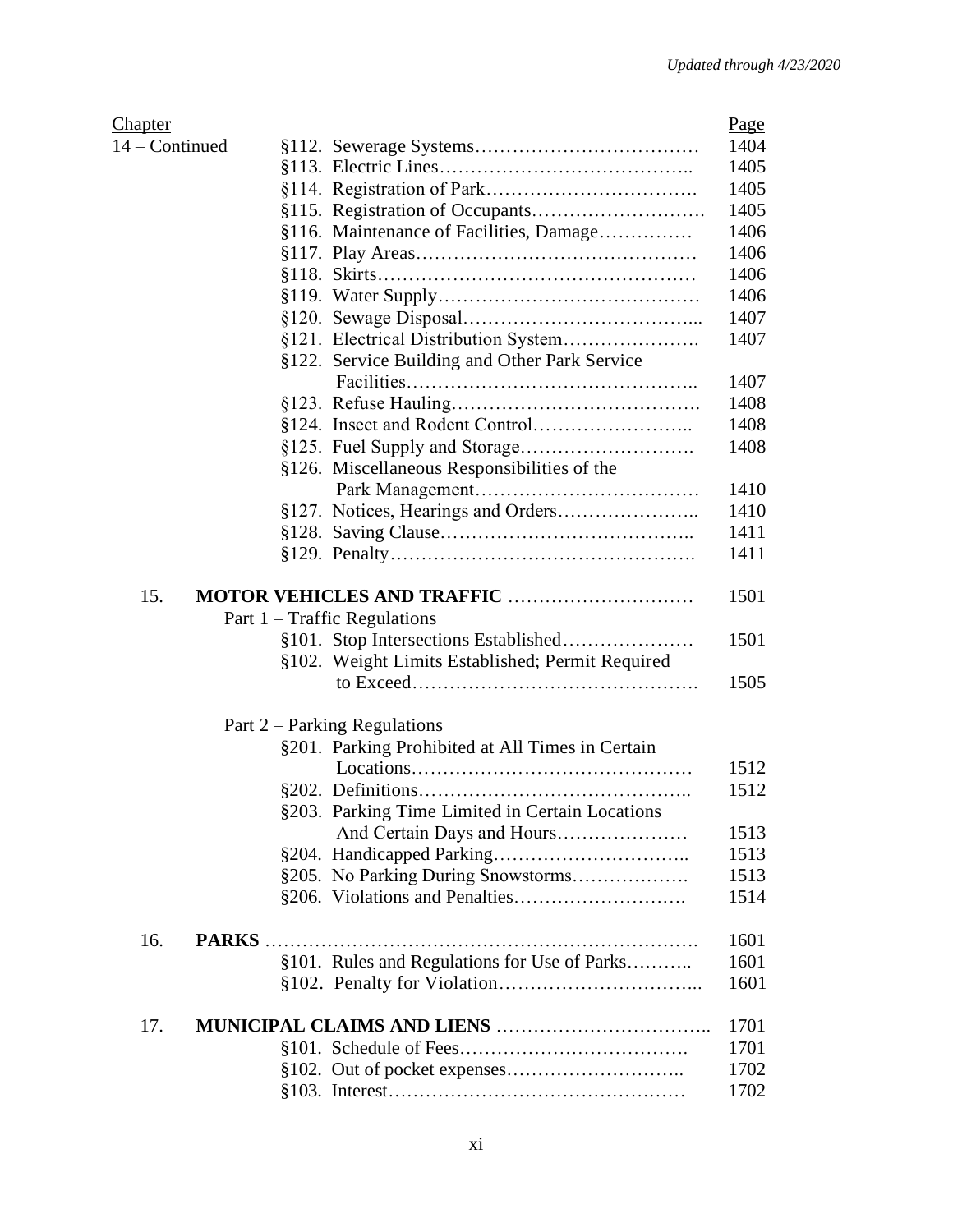| <b>Chapter</b> |                                                               | Page |
|----------------|---------------------------------------------------------------|------|
| 17 - Continued | §104. Payment of fees, costs and interest                     | 1702 |
| 18.            |                                                               | 1801 |
|                | Part 1 – Holding Tanks                                        |      |
|                |                                                               | 1803 |
|                |                                                               | 1803 |
|                |                                                               | 1803 |
|                |                                                               | 1803 |
|                |                                                               | 1803 |
|                |                                                               | 1803 |
|                |                                                               | 1803 |
|                |                                                               | 1804 |
|                | Part 2 – Mandatory Connection                                 |      |
|                | Article $I$ – Definitions                                     |      |
|                |                                                               | 1804 |
|                | Article 2 – Mandatory Connection to the Public Sanitary       |      |
|                | Sewer System                                                  |      |
|                | §202. Use of public sanitary sewer system                     | 1806 |
|                | Article 3 – Prohibited Discharges                             |      |
|                |                                                               | 1806 |
|                |                                                               | 1806 |
|                | §303. Discharge of industrial wastes                          | 1806 |
|                |                                                               | 1806 |
|                | §305. Discharge of stormwater, runoff, surface or             | 1807 |
|                |                                                               |      |
|                | §306. Adoption of rules and regulations of the                | 1807 |
|                | Article 4 - Rates and Other Charges                           |      |
|                | §401. Right to fix and collect rates and other charges        | 1807 |
|                |                                                               | 1807 |
|                | §402. Commencement of rates and charges                       |      |
|                | Article 5 – Permit to Connect to Public Sanitary Sewer System |      |
|                | §501. Permit to connect required; application                 | 1807 |
|                | §502. Connection of certain drains prohibited                 | 1808 |
|                |                                                               | 1808 |
|                |                                                               | 1808 |
|                | §505. Authority to perform work upon noncompliance            | 1808 |
|                | §506. Maintenance of building sewer                           | 1808 |
|                |                                                               | 1808 |
|                |                                                               |      |

Article 6 – Construction Within Rights-of-Way Prohibited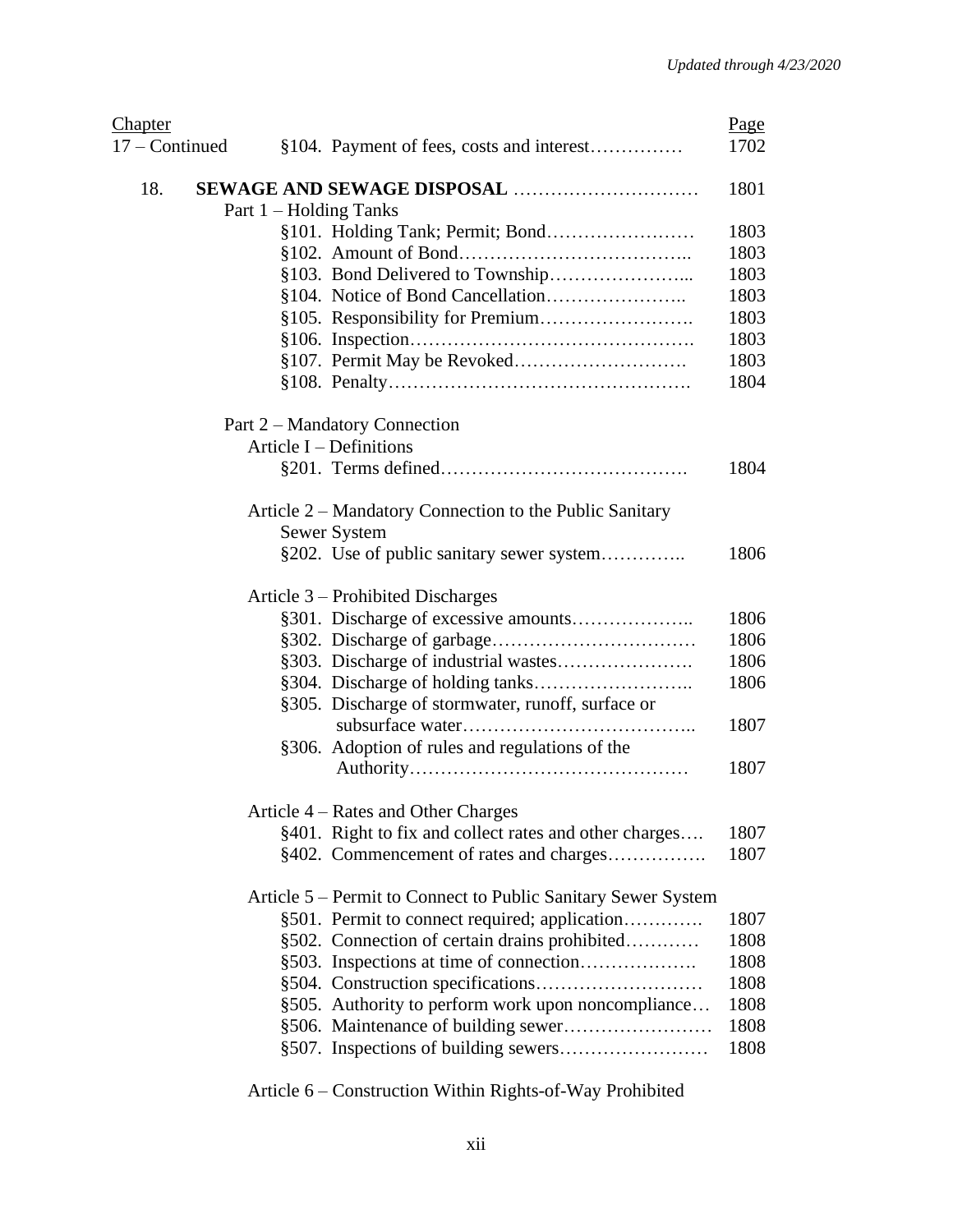| Chapter<br>18 – Continued |                                                                                                   | Page<br>1809 |
|---------------------------|---------------------------------------------------------------------------------------------------|--------------|
|                           | Article 7 – Violations and Penalties                                                              |              |
|                           | §701. Violations and penalties; separate violations to be                                         |              |
|                           | separate offenses; Summary Offenses                                                               | 1810         |
|                           |                                                                                                   | 1810         |
|                           | Article $8 -$ Administration                                                                      |              |
|                           | §801. Administration and enforcement                                                              | 1810         |
|                           | Article 9 – General Provisions                                                                    |              |
|                           |                                                                                                   | 1811         |
|                           |                                                                                                   | 1811         |
|                           |                                                                                                   | 1811         |
|                           | Article 10 - Sewage Lateral Inspections                                                           |              |
|                           |                                                                                                   | 1811         |
|                           |                                                                                                   | 1811         |
|                           | §1003. Written Reports of and Required Repairs of<br>Deteriorating or Poorly Constructed Laterals |              |
|                           |                                                                                                   | 1812         |
|                           | §1004. Powers of the Municipal Sewage Authority                                                   |              |
|                           |                                                                                                   | 1812         |
|                           | §1005. Powers Conferred Herein are in Addition to<br>All Other Powers and Responsibilities of     |              |
|                           |                                                                                                   | 1812         |
|                           |                                                                                                   | 1812         |
|                           | §1007. No Conflict with General Police Powers                                                     | 1813         |
|                           | §1008. Certification of Sanitary Sewer Status Prior to                                            |              |
|                           | Sale or Refinancing of Real Estate                                                                | 1813         |
|                           |                                                                                                   | 1814         |
| 19.                       | (Reserved).                                                                                       |              |

| 20. |                                                | 2001 |
|-----|------------------------------------------------|------|
|     | Part 1 – Collection and Disposal               |      |
|     |                                                | 2001 |
|     |                                                | 2001 |
|     |                                                | 2003 |
|     | §104. Standards for Storage of Solid Waste     | 2004 |
|     | §105. Standards and Regulations for Collection | 2004 |
|     |                                                | 2005 |
|     |                                                | 2005 |
|     |                                                | 2005 |
|     |                                                | 2005 |
|     |                                                |      |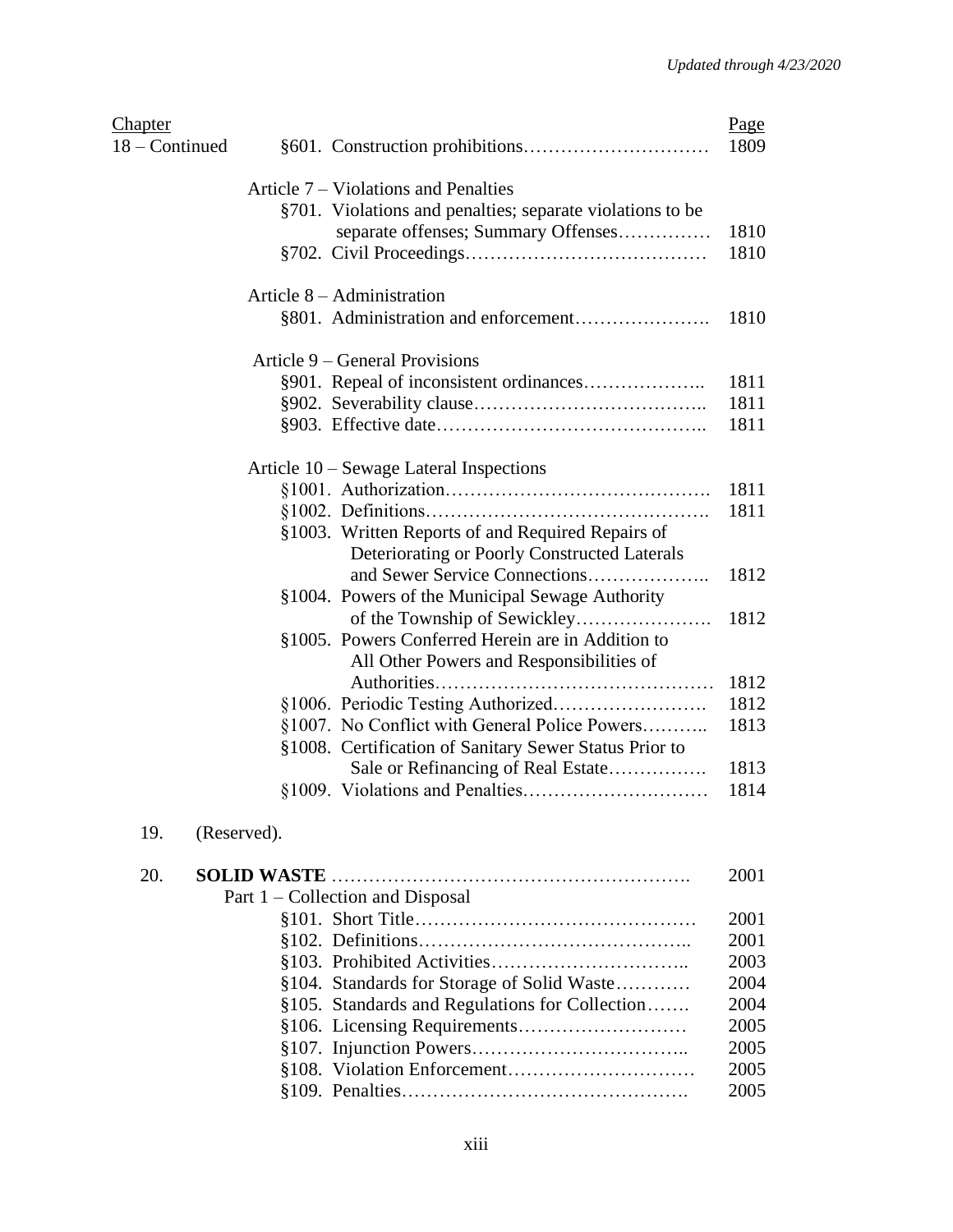| <b>Chapter</b> |                                                        | Page |
|----------------|--------------------------------------------------------|------|
| 20 – Continued |                                                        | 2005 |
|                |                                                        | 2006 |
|                |                                                        | 2006 |
| 21.            |                                                        | 2101 |
|                | Part $1$ – Street Openings                             |      |
|                |                                                        | 2101 |
|                | §102. Permit Required to Make Opening or               |      |
|                |                                                        | 2102 |
|                | §103. Warning and Protective Devices; Liability of     |      |
|                |                                                        | 2102 |
|                | §104. Backfilling of Openings, Restoration of Surface. | 2102 |
|                |                                                        | 2102 |
|                | §106. Violation if Work not Completed Before           |      |
|                |                                                        | 2103 |
|                | §107. Rectification of Improper or Incomplete Work     | 2103 |
|                |                                                        | 2103 |
|                |                                                        | 2103 |
|                |                                                        | 2103 |
|                | Part 2 – Street Ordinance                              |      |
|                |                                                        | 2103 |
|                |                                                        | 2104 |
|                |                                                        | 2105 |
|                | §204. Submission of Plans and Profiles                 | 2105 |
|                |                                                        | 2105 |
|                |                                                        | 2105 |
|                |                                                        | 2106 |
|                |                                                        | 2106 |
|                |                                                        | 2106 |
|                |                                                        | 2106 |
|                | §211. Reserved.                                        | 2106 |
|                |                                                        | 2106 |
|                |                                                        | 2107 |
|                |                                                        | 2107 |
|                | Part 3 – Street Connections and Driveways              |      |
|                |                                                        | 2108 |
|                |                                                        | 2108 |
|                |                                                        | 2111 |
|                |                                                        | 2112 |
|                | §305. General Driveway Requirements                    | 2112 |
|                |                                                        | 2112 |
|                |                                                        | 2113 |
|                |                                                        | 2113 |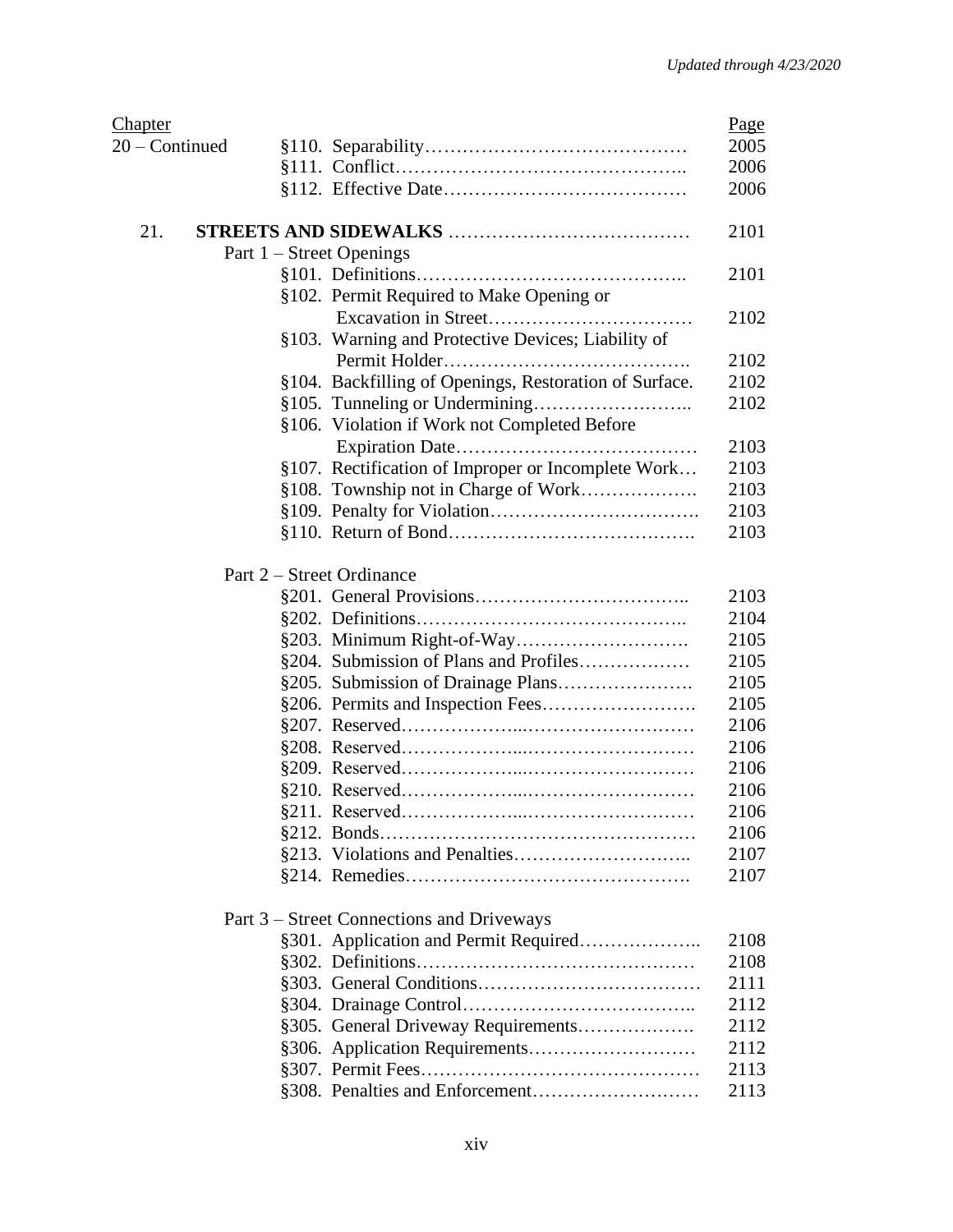| <b>Chapter</b>   |                                                    | Page |
|------------------|----------------------------------------------------|------|
| $21 -$ Continued |                                                    | 2115 |
| 22.              | SUBDIVISION AND LAND DEVELOPMENT                   | 2201 |
|                  | Article I – General Provisions                     |      |
|                  |                                                    | 2203 |
|                  |                                                    | 2203 |
|                  |                                                    | 2203 |
|                  | §104. General Intent and Community Development     |      |
|                  |                                                    | 2203 |
|                  |                                                    | 2204 |
|                  |                                                    | 2204 |
|                  |                                                    | 2204 |
|                  | Article $II$ – Definitions                         |      |
|                  |                                                    | 2205 |
|                  |                                                    | 2205 |
|                  | Article III – Applicability of Regulations         |      |
|                  |                                                    | 2210 |
|                  |                                                    | 2211 |
|                  | §303. Exclusion of Certain Land Developments       | 2211 |
|                  |                                                    |      |
|                  | Article IV - Approval Procedure                    |      |
|                  |                                                    | 2212 |
|                  | §402. Procedure for Minor Subdivisions             | 2212 |
|                  | §403. Preliminary Application Submission for Major |      |
|                  | .                                                  | 2215 |
|                  | §404. Preliminary Application Content for Major    |      |
|                  |                                                    | 2215 |
|                  | §405. Preliminary Application Approval for Major   |      |
|                  |                                                    | 2220 |
|                  | §406. Final Application Submission for Major       |      |
|                  |                                                    | 2222 |
|                  | §407. Final Application Content for Major          |      |
|                  |                                                    | 2223 |
|                  | §408. Final Application Approval for Major         |      |
|                  |                                                    | 2225 |
|                  | §409. Procedure for Preliminary and Final Approval |      |
|                  | of a Land Development, Other than a                |      |
|                  |                                                    | 2228 |
|                  | §410. Resolution Indicating Approval               | 2233 |
|                  | §411. Posting of Performance Guarantee             | 2234 |
|                  |                                                    | 2235 |
|                  |                                                    | 2235 |
|                  |                                                    | 2235 |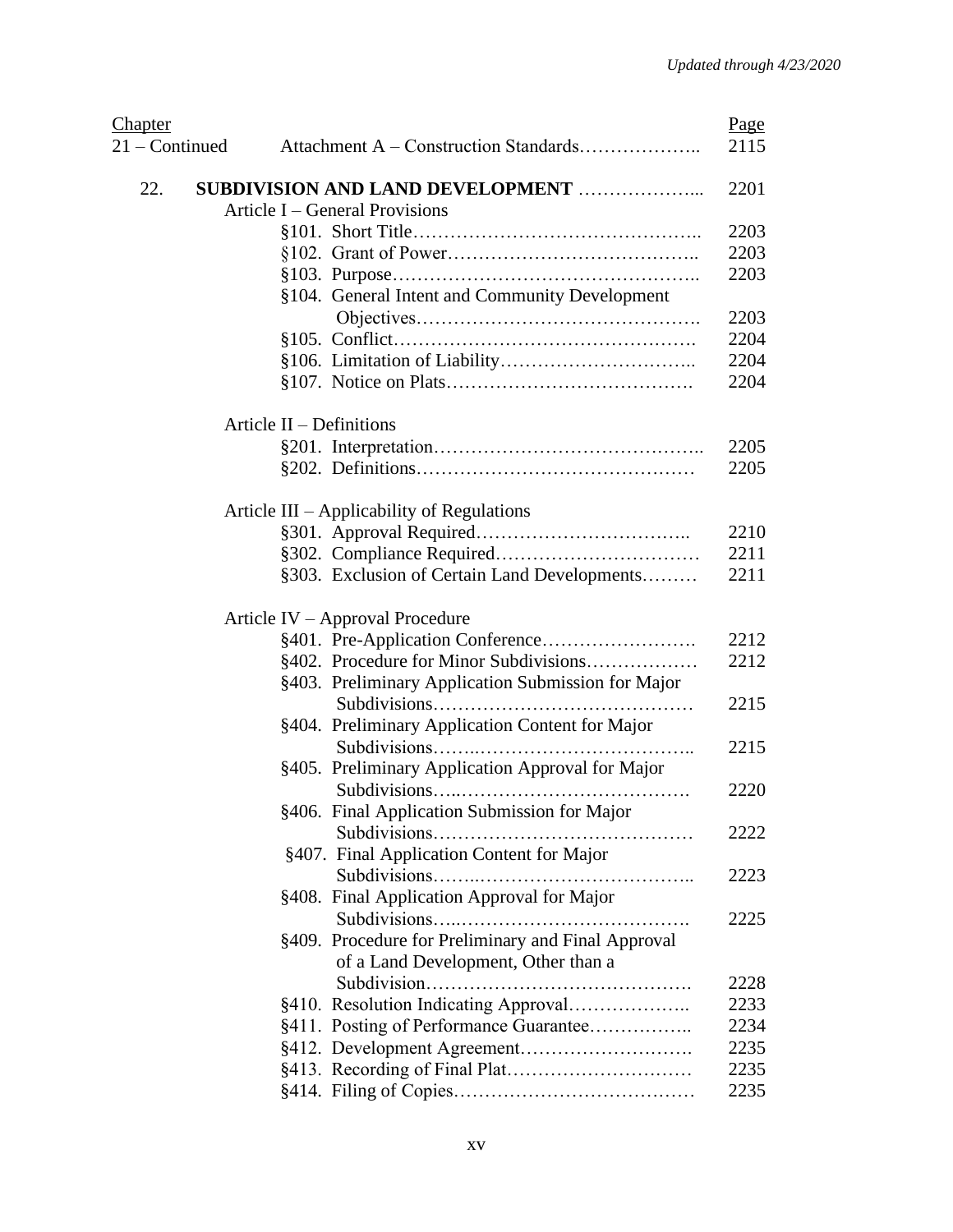| 22 – Continued                                        |      |
|-------------------------------------------------------|------|
| Article V – Inspection and Acceptance of Improvements |      |
|                                                       | 2236 |
|                                                       | 2236 |
|                                                       | 2236 |
| §504. Final Inspection and Approval                   | 2236 |
| §505. Acceptance of Public Improvements               | 2238 |
| §506. Posting of Maintenance Bond                     | 2238 |
| §507. Remedies to Effect Completion of Public         |      |
|                                                       | 2238 |
| §508. Inspection of Private Improvements              | 2239 |
| Article VI – Required Improvements                    |      |
| §601. Survey Monuments, Bench Marks and Lot Pins.     | 2239 |
|                                                       | 2240 |
|                                                       | 2241 |
|                                                       | 2242 |
|                                                       | 2242 |
| §606. Sidewalks or Pedestrian Walkways                | 2242 |
|                                                       | 2242 |
| Article VII - Design Standards                        |      |
|                                                       | 2243 |
|                                                       | 2246 |
| §703. Minimum Required Street Improvements            | 2246 |
|                                                       | 2249 |
|                                                       | 2249 |
| Article VIII – Subdivisions for Mobile Home Parks     |      |
|                                                       | 2255 |
|                                                       | 2255 |
|                                                       | 2255 |
|                                                       | 2256 |
| §805. Additional Design and Development               |      |
|                                                       | 2257 |
|                                                       | 2261 |
|                                                       | 2261 |
| Article IX – Waivers and Modifications                |      |
|                                                       | 2261 |
| §902. Modifications in Cases of Physical Hardship     | 2261 |
| §903. Modifications to Allow Equal or Better          |      |
|                                                       | 2261 |
| §904. Procedure for Authorizing Modification          | 2262 |
|                                                       |      |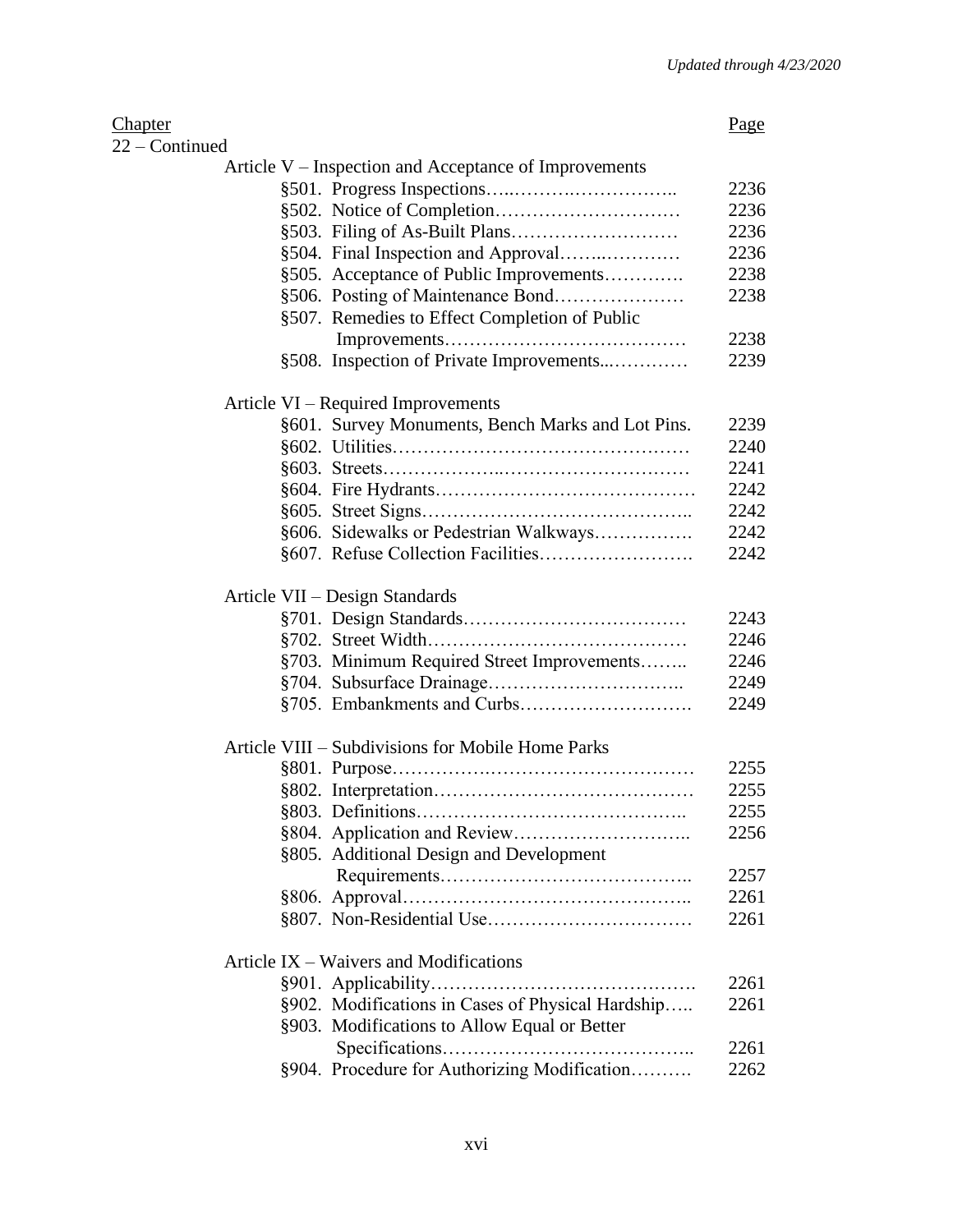| <b>Chapter</b>                                            | Page |  |
|-----------------------------------------------------------|------|--|
| $22$ – Continued                                          |      |  |
| Article $X -$ Administration and Enforcement              |      |  |
| §1001. Application Review and Inspection                  | 2262 |  |
|                                                           | 2265 |  |
|                                                           | 2266 |  |
|                                                           | 2266 |  |
|                                                           | 2266 |  |
|                                                           | 2267 |  |
|                                                           | 2267 |  |
|                                                           | 2267 |  |
| 23.<br>STORMWATER MANAGEMENT                              | 2301 |  |
| Article I – General Provisions                            |      |  |
|                                                           | 2303 |  |
|                                                           | 2303 |  |
|                                                           | 2304 |  |
|                                                           | 2305 |  |
|                                                           | 2305 |  |
|                                                           | 2305 |  |
|                                                           | 2305 |  |
| §108. Compatibility with Other Requirements               | 2305 |  |
|                                                           | 2306 |  |
|                                                           |      |  |
| Article $II$ – Definitions                                |      |  |
|                                                           | 2306 |  |
|                                                           | 2306 |  |
| Article III – Stormwater Management for Water Quality and |      |  |
| <b>Land Disturbance Activities</b>                        |      |  |
| §301. General Requirements for Stormwater                 |      |  |
|                                                           | 2316 |  |
| §302. Land Disturbance Activity Application               |      |  |
| Procedures and Plan Requirements                          | 2318 |  |
| §303. Permit Requirement by Other Government              |      |  |
|                                                           | 2323 |  |
| §304. Erosion and Sediment Control During Regulated       |      |  |
| Land Disturbance Activities                               | 2323 |  |
| §305. Water Quality Requirements After Regulated          |      |  |
| Land Disturbance Activities                               | 2324 |  |
| Article IV – Stormwater Management                        |      |  |
|                                                           | 2325 |  |
|                                                           | 2325 |  |
| §403. Compliance with other provisions                    | 2326 |  |
|                                                           |      |  |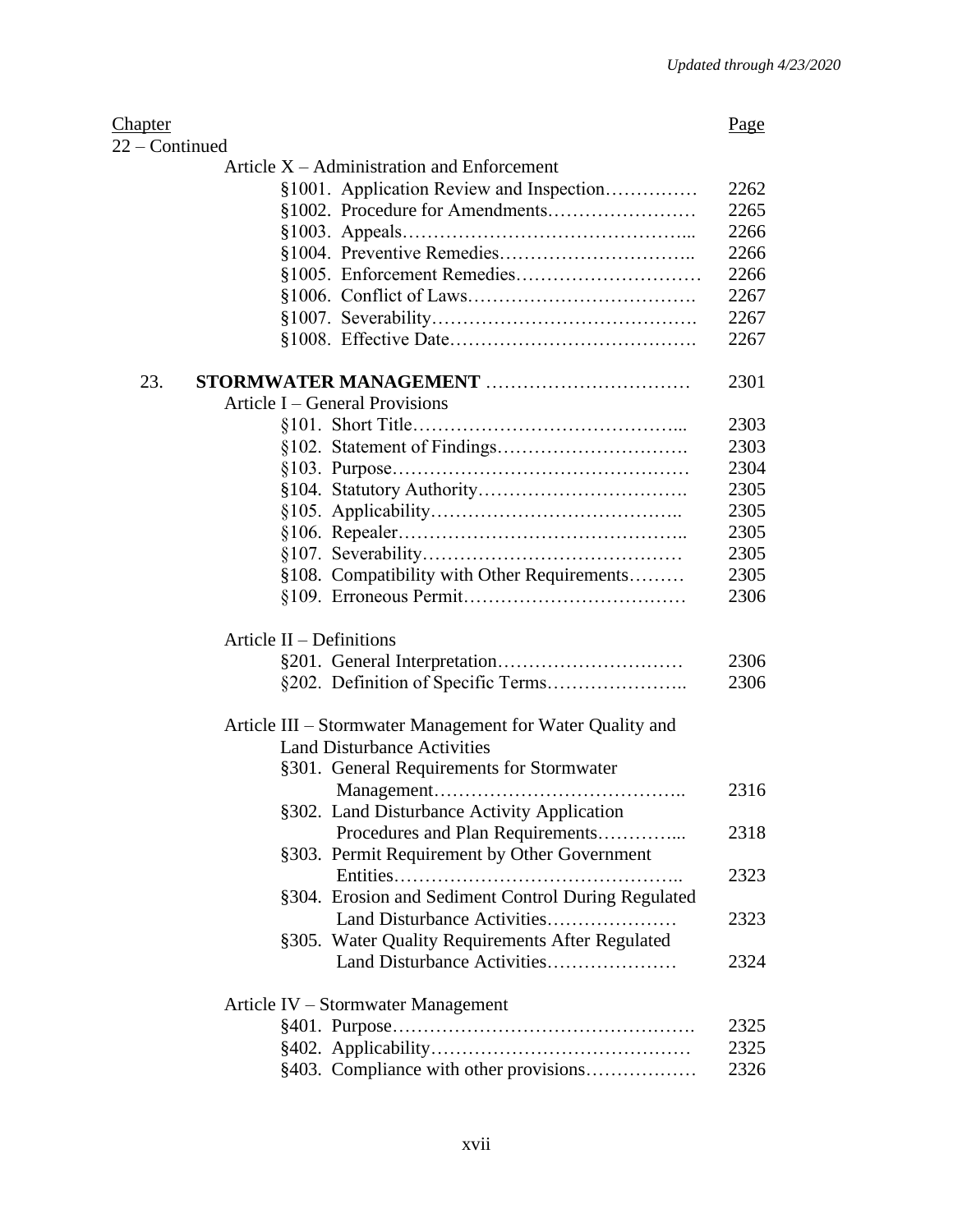| <b>Chapter</b> |                                                             | Page         |
|----------------|-------------------------------------------------------------|--------------|
| 23 – Continued | §404. Stormwater Management Performance                     |              |
|                |                                                             | 2326         |
|                |                                                             | 2326         |
|                | Article $V - System$ Design                                 |              |
|                |                                                             | 2329         |
|                | Article VI – Stormwater BMP Operations and Maintenance      |              |
|                | Plan Requirement                                            |              |
|                |                                                             | 2335         |
|                | §602. Responsibilities for Operations and Maintenance       | 2336         |
|                | §603. Township Review of BMP Operations and                 |              |
|                |                                                             | 2336         |
|                | §604. Adherence to Approved BMP Operations and              |              |
|                |                                                             | 2337         |
|                | §605. Operations and Maintenance Agreement for              |              |
|                | Privately Owned Stormwater BMPs                             | 2337         |
|                | §606. Stormwater Management Easements                       | 2337         |
|                | §607. Recording of Approved BMP Operations and              |              |
|                | Maintenance Plan and Related Agreements                     | 2337         |
|                | §608. Municipal Stormwater BMP Operation and                |              |
|                |                                                             | 2338<br>2338 |
|                |                                                             |              |
|                | Article VII – Construction Inspections, Excavation and Fill |              |
|                | Standards, Right of Entry, Certifications, Construction     |              |
|                | and Maintenance Guarantees                                  |              |
|                | §702. Excavation and Fill Standards                         | 2338<br>2340 |
|                |                                                             | 2345         |
|                | §704. As-built drawings and calculations                    | 2346         |
|                |                                                             | 2346         |
|                | §706. Failure to maintain facility; Nuisance                | 2347         |
|                |                                                             | 2347         |
|                | §708. Postconstruction maintenance inspections              | 2347         |
|                |                                                             |              |
|                | Article VIII – Fees and Expenses                            |              |
|                |                                                             | 2348         |
|                |                                                             | 2348         |
|                | Article $IX -$ Prohibitions                                 |              |
|                |                                                             | 2348         |
|                |                                                             | 2349         |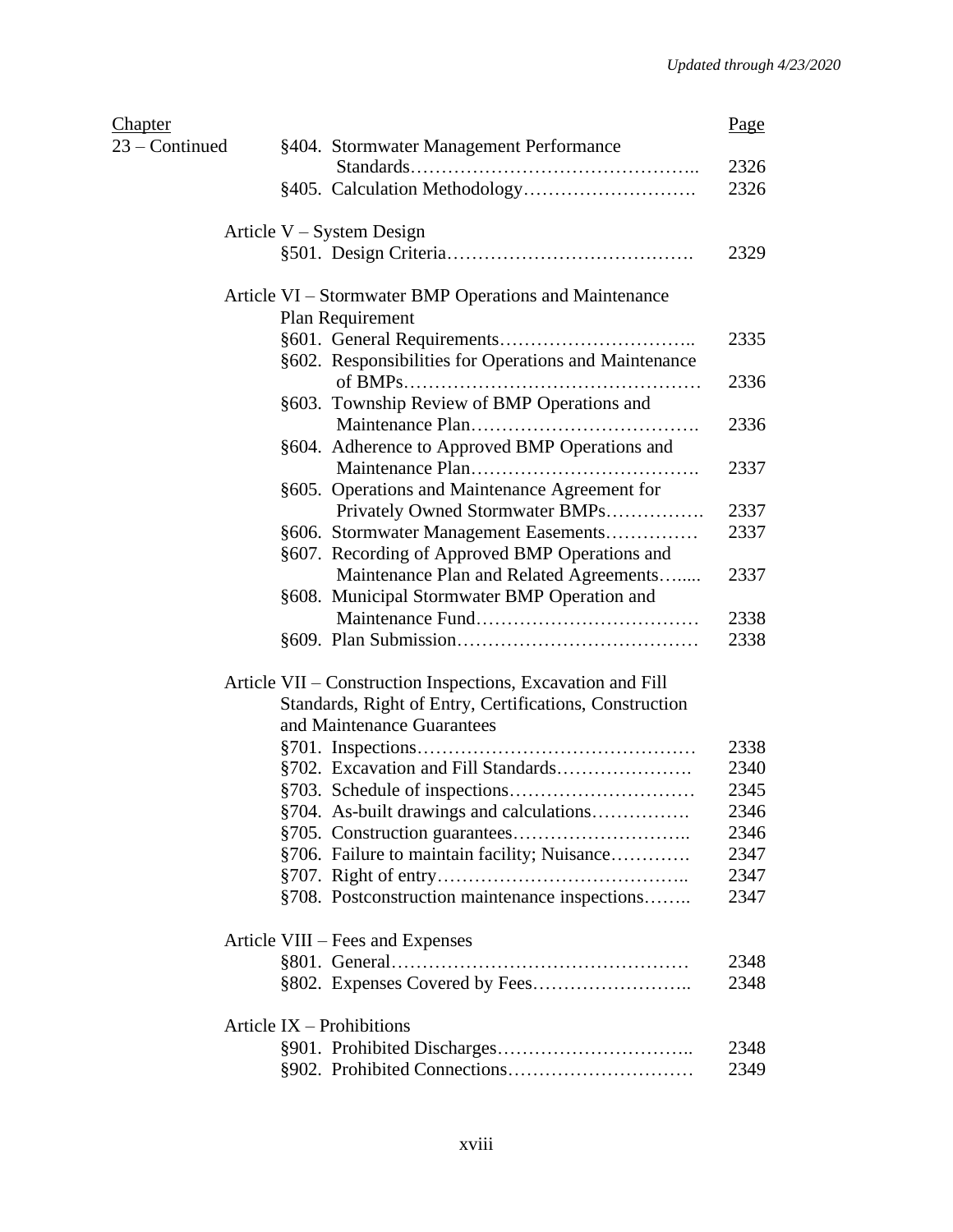| <b>Chapter</b> |                                               | Page |
|----------------|-----------------------------------------------|------|
| 23 – Continued |                                               | 2350 |
|                |                                               | 2350 |
|                | Article $X$ – Enforcement and Penalties       |      |
|                |                                               | 2350 |
|                |                                               | 2350 |
|                | §1003. Suspension and Revocation of Permits   |      |
|                |                                               | 2351 |
|                |                                               | 2351 |
|                |                                               | 2352 |
|                |                                               | 2352 |
| Appendices     |                                               |      |
|                | A – Low Impact Development Practices          | 2353 |
|                |                                               | 2356 |
|                |                                               |      |
| 24.            |                                               | 2401 |
|                | Part 1 – Earned Income and Net Profits        |      |
|                |                                               | 2402 |
|                | §102. Section 13 of Local Tax Enabling Act    |      |
|                | Incorporated by Reference, with               |      |
|                |                                               | 2402 |
|                |                                               | 2403 |
|                |                                               | 2403 |
|                | Part 2 – Local Services Tax                   |      |
|                |                                               | 2403 |
|                |                                               | 2403 |
|                |                                               | 2403 |
|                |                                               | 2403 |
|                |                                               | 2405 |
|                | §206. Exemption and Refunds                   | 2405 |
|                |                                               | 2407 |
|                |                                               | 2408 |
|                | §209. Dates for Determining Tax Liability and |      |
|                |                                               | 2408 |
|                |                                               | 2408 |
|                | §211. Individuals Engaged in More than One    |      |
|                | Occupation or Employed in More than One       |      |
|                |                                               | 2408 |
|                |                                               | 2409 |
|                |                                               | 2409 |
|                |                                               | 2409 |
|                |                                               |      |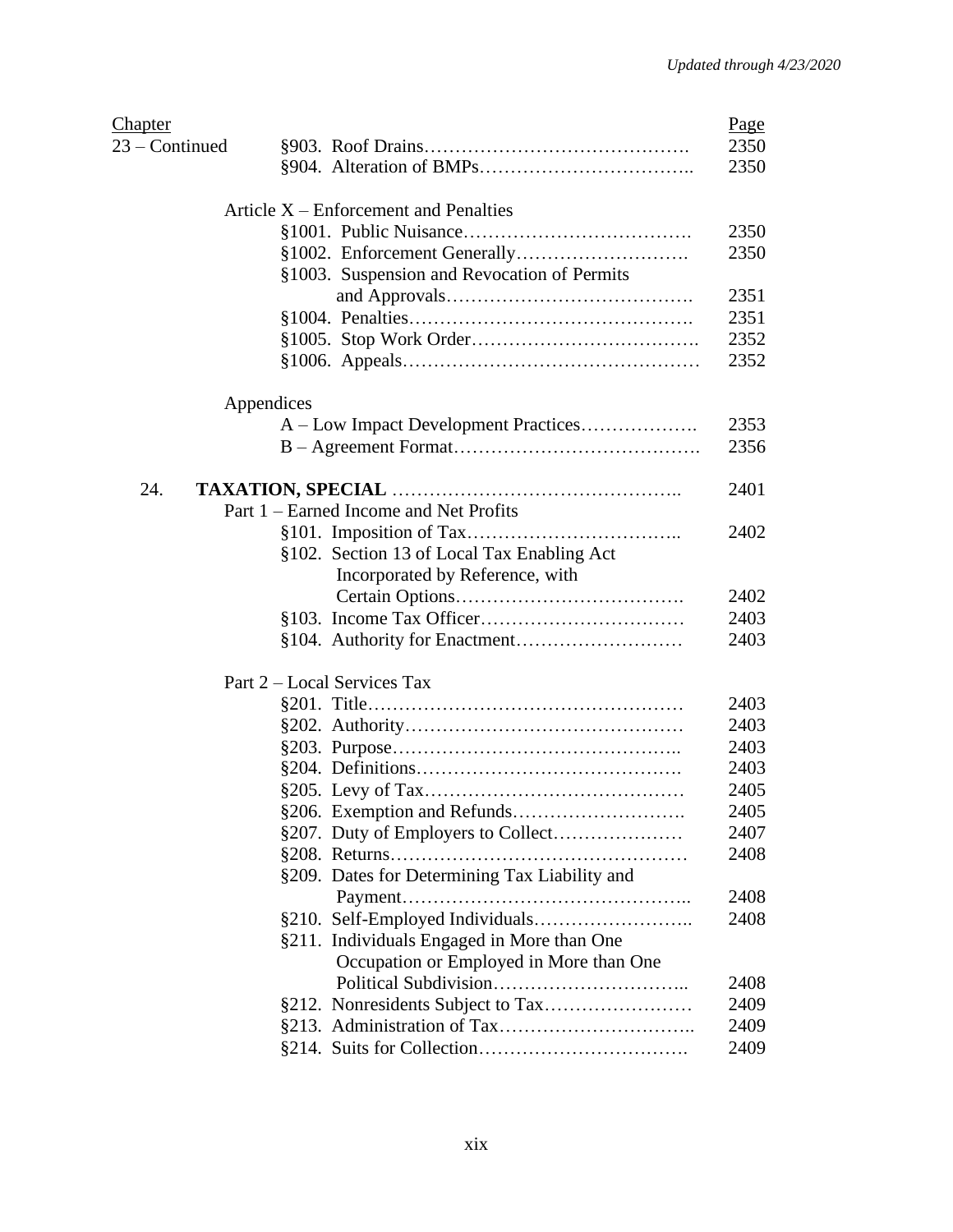| Chapter            |                                                     | Page |
|--------------------|-----------------------------------------------------|------|
| $24$ – Continued   |                                                     | 2410 |
|                    |                                                     | 2410 |
|                    | Part 3 – Per Capita                                 |      |
|                    |                                                     | 2410 |
|                    |                                                     | 2410 |
|                    |                                                     | 2410 |
|                    |                                                     | 2411 |
|                    | Part 4 – Real Estate Transfer                       |      |
|                    |                                                     | 2411 |
|                    |                                                     | 2411 |
|                    |                                                     | 2411 |
|                    |                                                     | 2411 |
|                    | §405. Documents Relating to Associations or         |      |
|                    | Corporation and Members, Partners,                  |      |
|                    |                                                     | 2412 |
|                    |                                                     | 2412 |
|                    |                                                     | 2413 |
|                    |                                                     | 2413 |
|                    |                                                     | 2413 |
|                    |                                                     | 2414 |
|                    |                                                     | 2415 |
|                    |                                                     | 2415 |
|                    |                                                     | 2415 |
|                    |                                                     | 2415 |
|                    |                                                     | 2415 |
|                    |                                                     | 2416 |
|                    |                                                     | 2416 |
|                    | Part 5 – Delinquent Tax Penalties                   |      |
|                    | §501. Penalty for Delinquent Payments of All Local  |      |
|                    | Services Taxes and Per Capita Taxes                 | 2416 |
|                    | §502. Penalty for Delinquent Payments of All Earned |      |
|                    |                                                     | 2416 |
|                    | §503. Penalty for Delinquent Payments of            |      |
|                    |                                                     | 2416 |
| 25.<br>(Reserved). |                                                     |      |

| 26. | 2601 |
|-----|------|
|     | 2601 |
|     | 2601 |
|     | 2602 |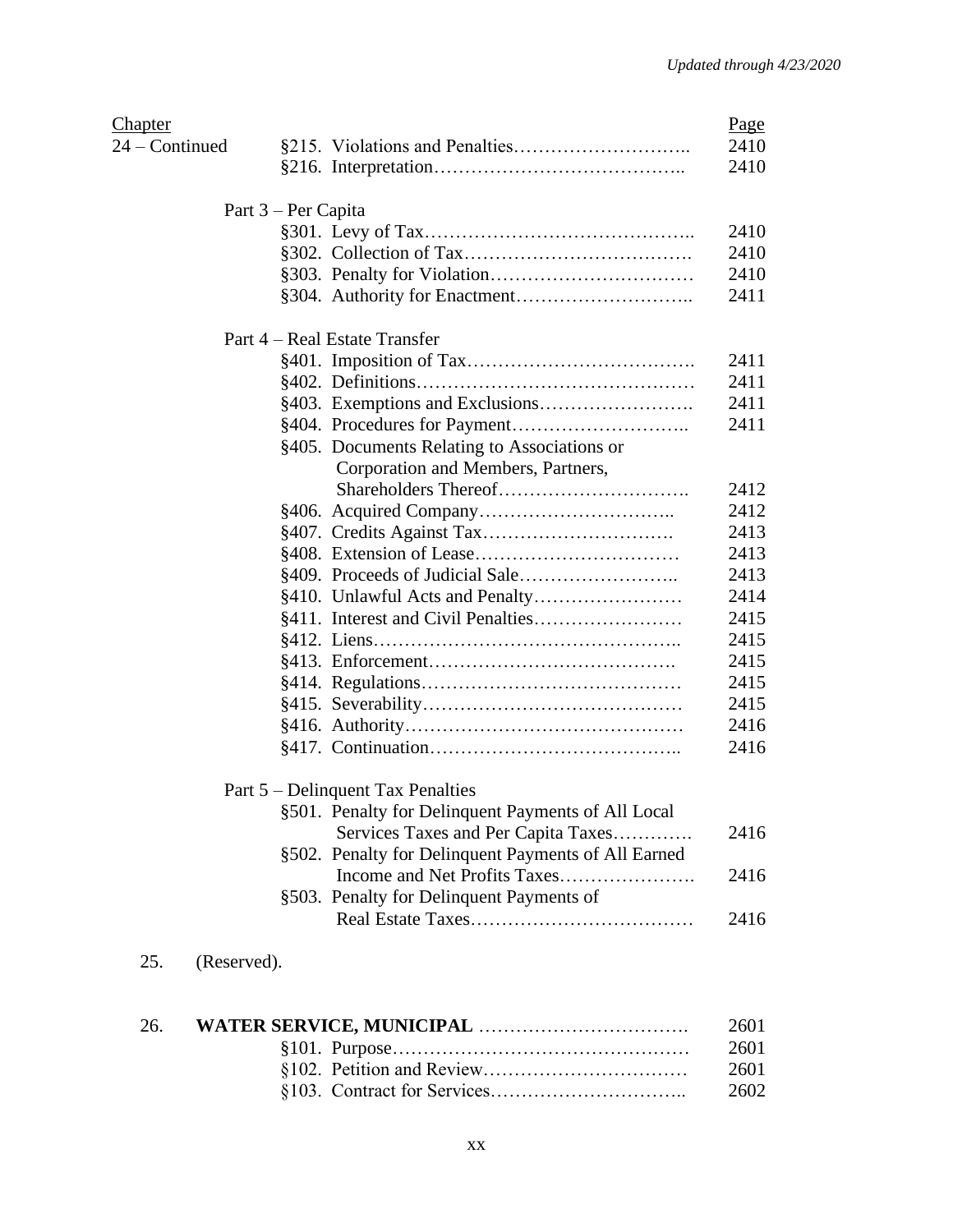| <b>Chapter</b> |             |                                                                          | Page |
|----------------|-------------|--------------------------------------------------------------------------|------|
| 26 – Continued |             |                                                                          | 2602 |
|                |             | §105. Mandatory Connections to Municipal                                 |      |
|                |             |                                                                          | 2602 |
|                |             | §106. Administration and Enforcement                                     | 2604 |
|                |             |                                                                          | 2604 |
| 27.            | (Reserved). |                                                                          |      |
| 28.            |             |                                                                          | 2801 |
|                |             | Article 1 – Short Title, Purpose, Scope, Interpretation and Severability |      |
|                |             |                                                                          | 2805 |
|                |             |                                                                          | 2805 |
|                |             |                                                                          | 2805 |
|                |             |                                                                          | 2806 |
|                |             |                                                                          | 2806 |
|                |             |                                                                          | 2806 |
|                |             | Article 2 – Community Development Objectives                             |      |
|                |             | §201. Purpose of Community Development Objectives                        | 2806 |
|                |             |                                                                          | 2807 |
|                |             | Article 3 – Zoning Districts and Purposes                                |      |
|                |             |                                                                          | 2807 |
|                |             |                                                                          | 2807 |
|                |             |                                                                          | 2808 |
|                |             | §304. R-1, Residential - Medium Density                                  | 2809 |
|                |             | $§305.$ V-1, Rural Village – High Density                                | 2809 |
|                |             | §306. V-2, Mixed-Use Village - High Density                              | 2810 |
|                |             | §307. C-C, Community Commercial Center                                   | 2810 |
|                |             | §308. M-T, Manufacturing and Technology                                  | 2812 |
|                |             |                                                                          | 2814 |
|                |             | §310. The Zoning District Map                                            | 2819 |
|                |             |                                                                          | 2819 |
|                |             | Article 4 – Types of Uses and Table of Permitted Uses, Special           |      |
|                |             | Exceptions Allowed in the Various Zoning Districts                       |      |
|                |             | §401. Permitted Uses and Special Exceptions                              | 2819 |
|                |             |                                                                          | 2820 |
|                |             | Article 5 – Lot, Yard and Bulk Requirements and Regulations              |      |
|                |             | for Accessory Uses                                                       |      |
|                |             |                                                                          | 2824 |
|                |             |                                                                          | 2824 |
|                |             | §503. Height Regulations for Principal Buildings                         | 2824 |
|                |             | §504. Number of Residential Buildings on a Lot                           | 2824 |
|                |             |                                                                          |      |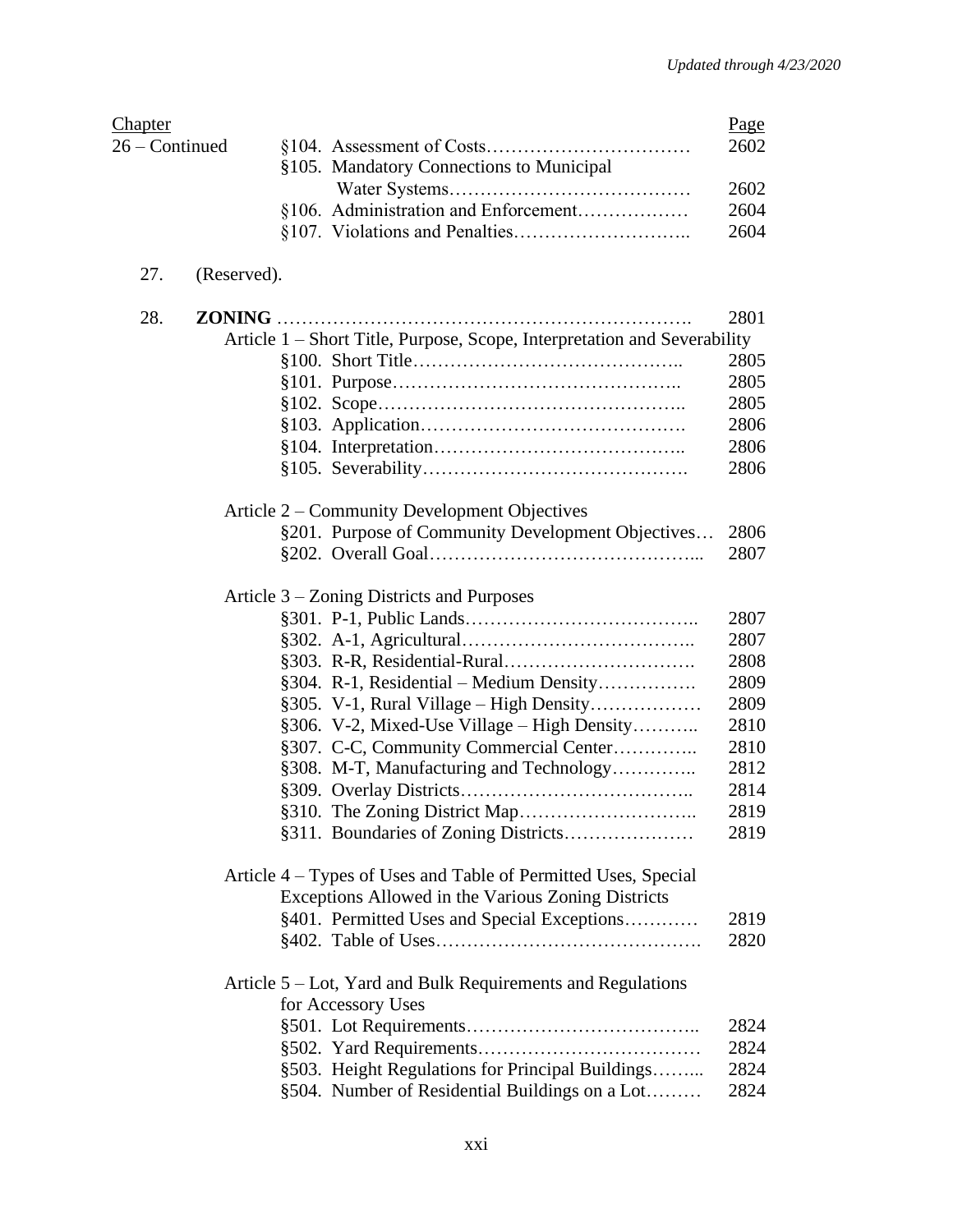| <b>Chapter</b> |                                                      | Page |
|----------------|------------------------------------------------------|------|
| 28 – Continued | §505. Table of Lot, Yard and Bulk Standards          | 2825 |
|                | §506. Supplemental Building Regulations for the A-1, |      |
|                | R-R, R-1, and V-1 Zoning Districts                   | 2826 |
|                | §507. Supplemental Use/Building Regulations for the  |      |
|                |                                                      | 2827 |
|                | §508. Accessory Use Regulations for Residential      |      |
|                | Structures in A-1, R-R, R-1, and V-1 and V-2         |      |
|                |                                                      | 2827 |
|                |                                                      | 2828 |
|                | §510. Fences and Walls for R-R, R-1, and V-1         |      |
|                |                                                      | 2828 |
|                | §511. Accessory Use Regulations for Non-Residential  |      |
|                | Structures in V-2, C-C and M-T Zoning Districts.     | 2829 |
|                |                                                      | 2829 |
|                |                                                      | 2829 |
|                |                                                      |      |
|                | Article 6 – Special Exceptions                       |      |
|                |                                                      | 2830 |
|                | §602. Procedure for Use by Special Exception         | 2830 |
|                | §603. General Requirements and Standards for All     |      |
|                |                                                      | 2830 |
|                | §604. Express Standards and Criteria for Specified   |      |
|                |                                                      | 2833 |
|                | §605. Vehicle and Equipment Maintenance and          |      |
|                | Repair in C-C and M-T Zoning Districts               | 2849 |
|                | §606. Buffers in C-C and M-T Zoning Districts        | 2849 |
|                |                                                      |      |
|                | Article 7 – Land Conservation Subdivisions           |      |
|                |                                                      | 2849 |
|                |                                                      | 2850 |
|                | §703. Application Submission Requirements            | 2851 |
|                |                                                      | 2855 |
|                |                                                      | 2856 |
|                | §706. Ownership and Maintenance of Open Space        |      |
|                |                                                      | 2858 |
|                |                                                      |      |
|                | Article 8 – Supplemental Regulations                 |      |
|                | §801. Off-Street Parking Facility Requirements       | 2860 |
|                |                                                      | 2862 |
|                | §803. Parking or Storage of Recreational and         |      |
|                | Commercial Vehicles and Equipment                    | 2863 |
|                |                                                      | 2863 |
|                |                                                      | 2865 |
|                | §806. Attached Multi-Family Dwelling Regulations     | 2872 |
|                |                                                      | 2873 |
|                |                                                      |      |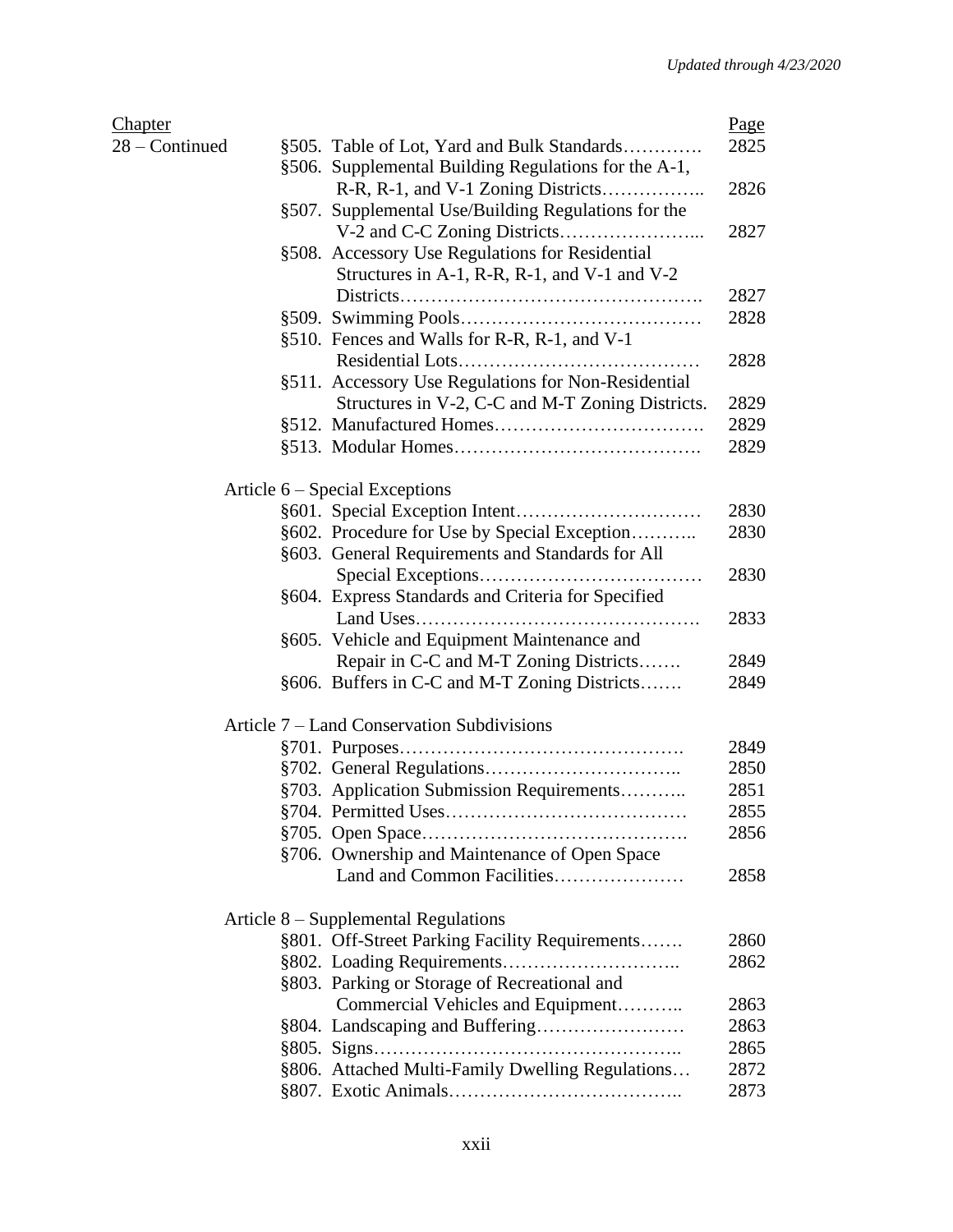| <b>Chapter</b> |                                                     | Page |
|----------------|-----------------------------------------------------|------|
| 28 - Continued |                                                     | 2874 |
|                | §809. Temporary Outdoor Activities                  | 2875 |
|                |                                                     | 2877 |
|                | Article 9 – Nonconforming Uses, Structures and Lots |      |
|                |                                                     | 2883 |
|                | §902. Nonconforming Lots of Record                  | 2883 |
|                |                                                     | 2884 |
|                |                                                     | 2884 |
|                | §905. Nonconforming Uses of Structures              | 2884 |
|                |                                                     | 2884 |
|                | Article 10 - The Zoning Officer                     |      |
|                |                                                     | 2884 |
|                |                                                     | 2884 |
|                |                                                     | 2884 |
|                | §1004. Compensation of the Zoning Officer           | 2885 |
|                | §1005. Zoning Officer Powers and Duties             | 2885 |
|                |                                                     |      |
|                | Article 11 – Zoning Hearing Board and Variances.    |      |
|                |                                                     | 2886 |
|                |                                                     | 2886 |
|                | §1103. Appointment of Alternate Members             | 2886 |
|                | §1104. Participation by Alternate Members           | 2887 |
|                |                                                     | 2887 |
|                |                                                     | 2887 |
|                |                                                     | 2887 |
|                |                                                     | 2887 |
|                |                                                     | 2887 |
|                |                                                     | 2888 |
|                | §1111. Notice and Conduct of Hearings               | 2889 |
|                |                                                     | 2890 |
|                |                                                     | 2890 |
|                | §1114. Stenographer's Appearance Fee and            |      |
|                |                                                     | 2890 |
|                |                                                     | 2890 |
|                |                                                     | 2891 |
|                |                                                     | 2891 |
|                | Article 12 – Enforcement                            |      |
|                |                                                     | 2891 |
|                |                                                     | 2891 |
|                |                                                     | 2892 |
|                |                                                     | 2892 |
|                | §1205. Applications for Permits; Coordination       | 2893 |
|                |                                                     |      |